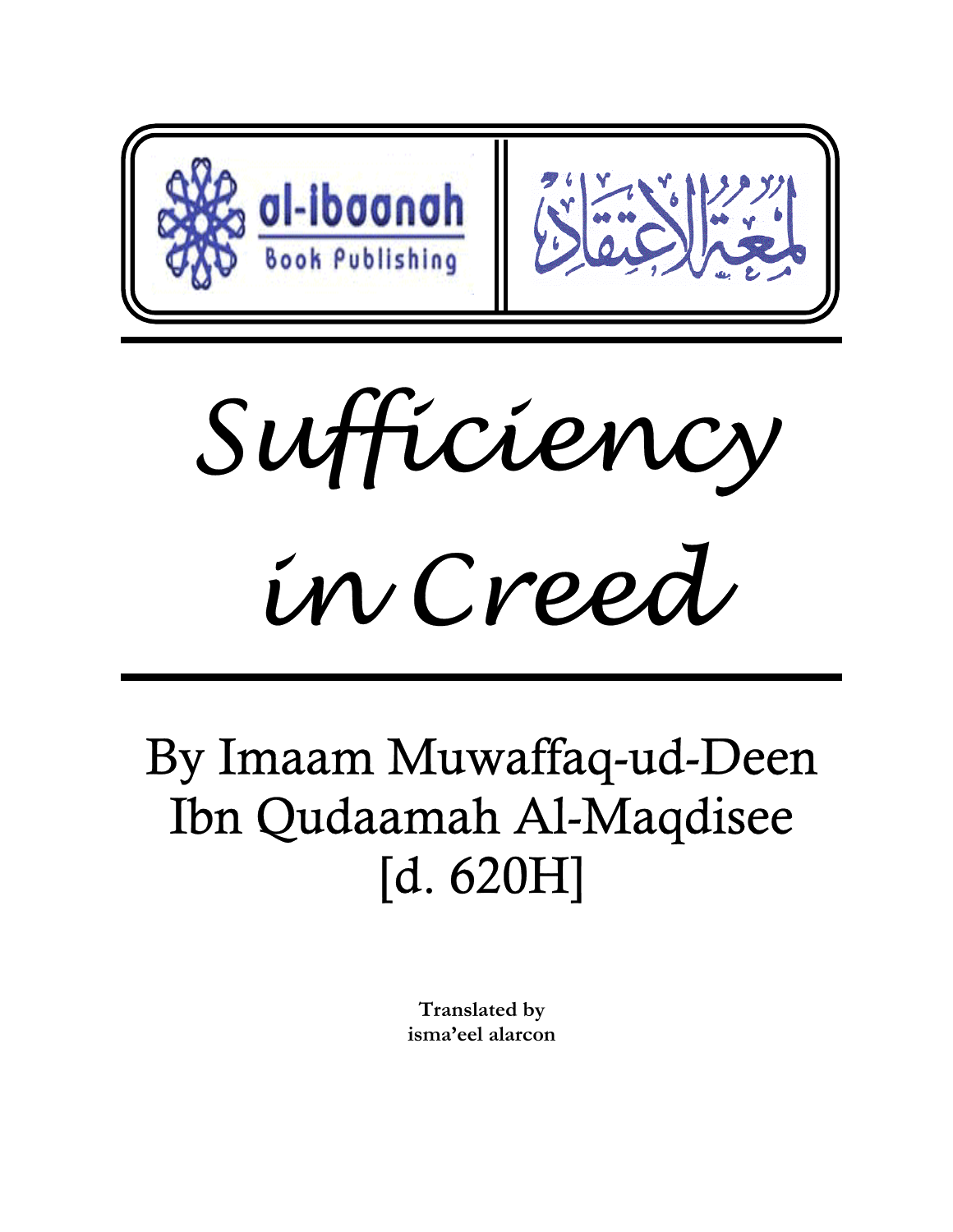Al-Ibaanah E-Books

## **© Copyright Al-Ibaanah Book Publishing, USA Published On-Line for Free Distribution**

## **First Edition: March 2003**

**Note:** This document is an on-line book publication of www.al-ibaanah.com. This book was formatted and designed specifically for being placed free on the Internet. Al-Ibaanah Book Publishing allows for this document, in its present form and with no alterations, to be distributed, printed, photocopied, reproduced and/or disbursed by electronic means *for the purpose of spreading its content and not for the purpose of gaining a profit,* unless a specific request is sent to the publishers and permission is granted. Anyone wishing to quote from this document must give credit to the publisher.

**About the Book:** This is a translation of the classic treatise *Lum'at-ul-'Itiqaad* (Sufficiency in Creed) of the great Imaam, Abu Muhammad Muwaffaq-ud-Deen Ibn Qudaamah Al-Maqdisee, may Allaah have mercy on him.

In this book, Imaam Ibn Qudaamah presents the Creed of the Salaf as is the custom of the scholars of Ahlus-Sunnah wal-Jamaa'ah in every century – to preserve the authentic Creed by way of writing it down in books and spreading it. So this Creed became well known amongst the scholars and studied in the gatherings of knowledge. In fact the treatise continues to be studied and reviewed by students of knowledge throughout the world.

This book was explained in recent times by Imaam Muhammad bin Saalih Al- 'Uthaimeen and assigned for study by the Board of Educational Institutes in Saudi Arabia. All footnotes and hadeeth verifications were extracted in abridged form from Ashraf bin 'Abdil-Maqsood's checking of Imaam Ibn Al-'Uthaimeen's explanation of "Sufficiency in Creed."

We ask Allaah to make this treatise a benefit for the students of knowledge to study and acquire understanding of their Religion.

A Publication of **Al-Ibaanah E-Books**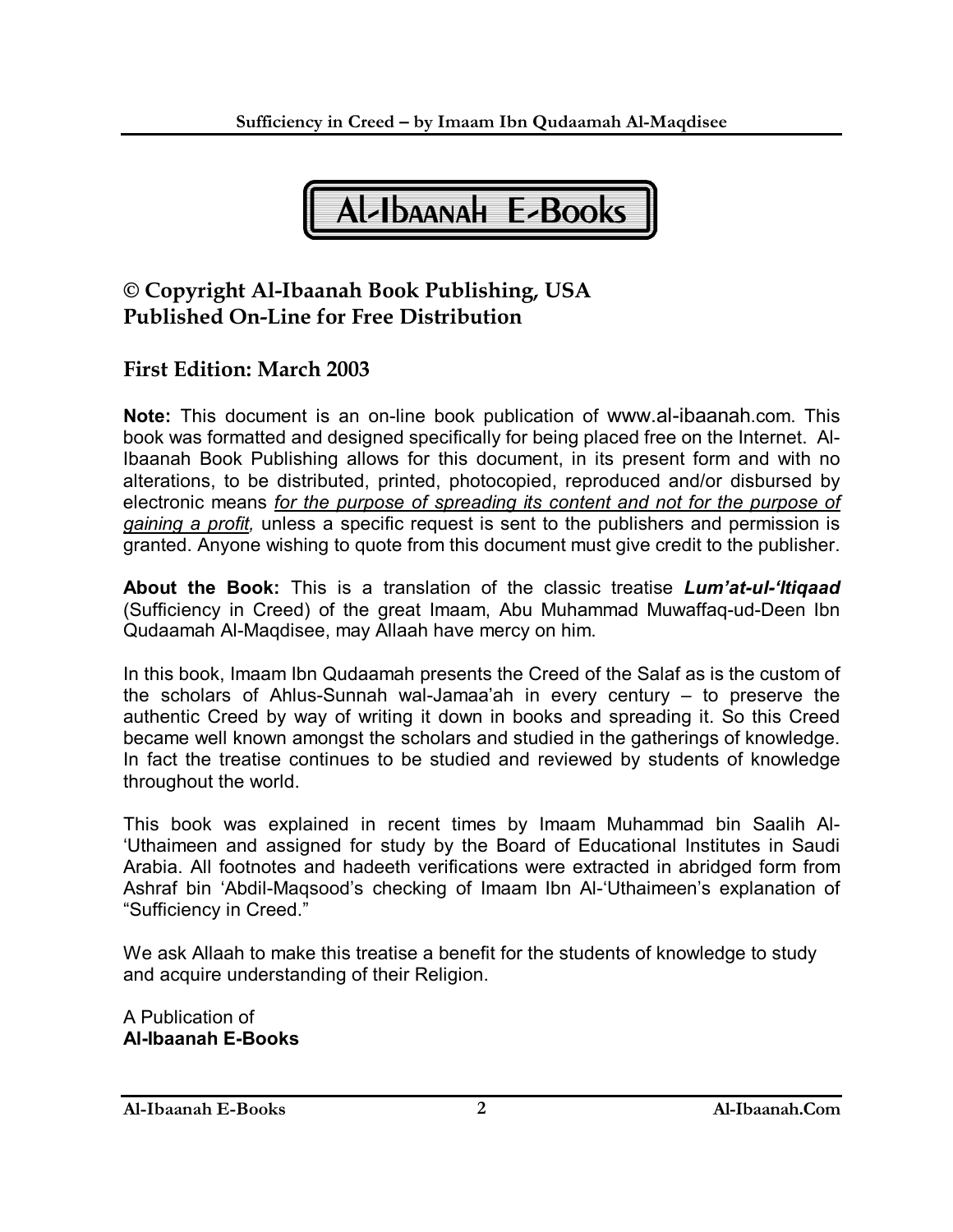# TABLE OF CONTENTS

| 1. |                                                              |           |
|----|--------------------------------------------------------------|-----------|
| 2. |                                                              |           |
| 3. |                                                              |           |
| 4. | The Believers will see their Lord on the Day of Judgement 19 |           |
| 5. | The Divine Decree and Ordainment of Allaah                   | <b>20</b> |
| 6. |                                                              |           |
| 7. |                                                              |           |
| 8. |                                                              |           |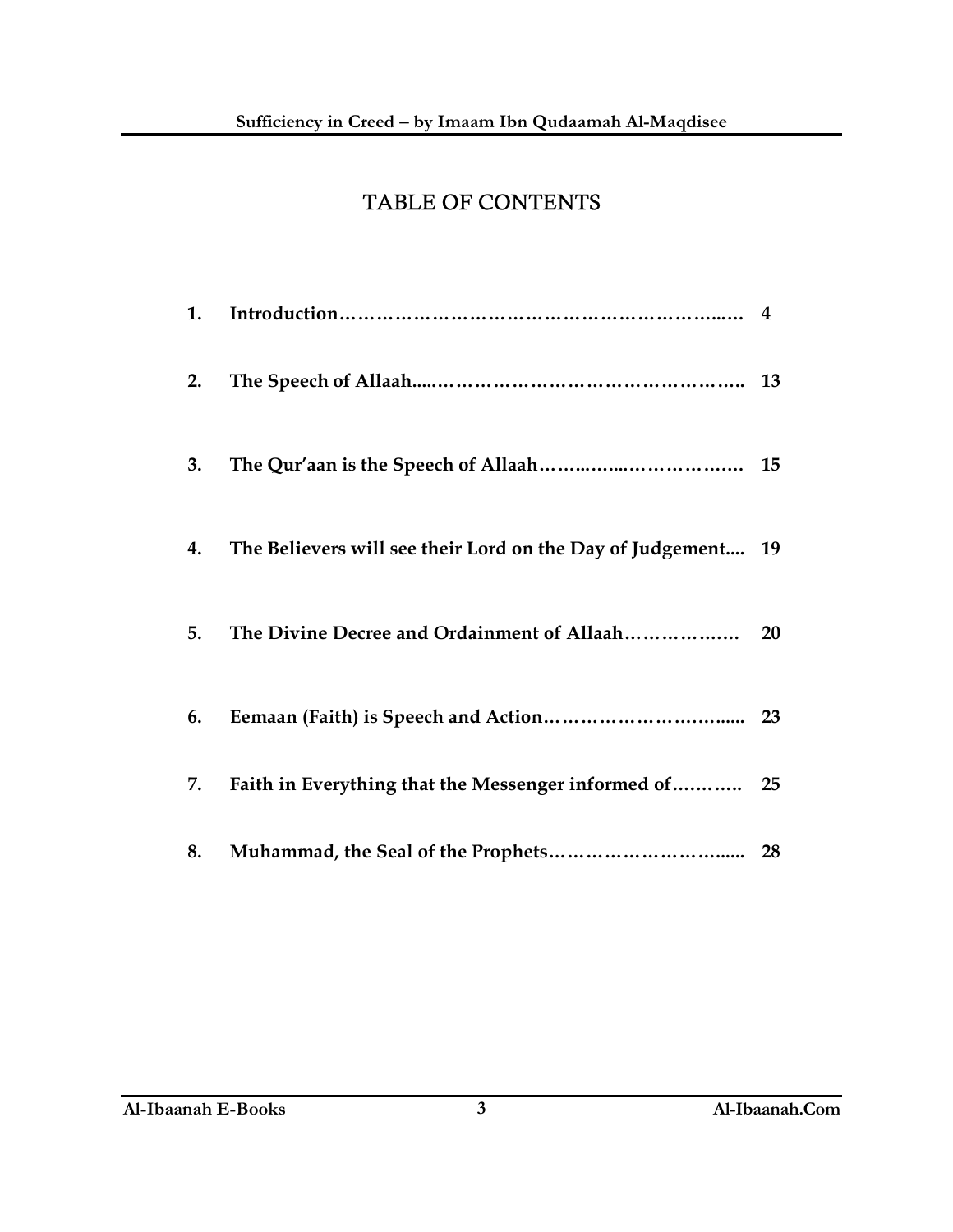## INTRODUCTION

All praise is due to Allaah, the One praised in every tongue (i.e. language), the One worshipped in every era. There is not a place that is free of His Knowledge nor does one affair preoccupy Him over another. He is far beyond any equals and rivals, as well as being free of any wife or children. His Decree is carried out in all of His servants. No intellect can derive an example of Him with its pondering, nor can any heart attempt to depict Him.



**"There is nothing whatsoever like Him (in comparison). And He is the All-Hearer, the All-Seer."** [Surah Ash-Shoora (42): 11]

To Him belong the best of Names and the most honorable of Attributes.

**"The Most Gracious (Allaah) rose over the Throne (in a manner that suits His majesty). To Him belongs all that is in the heavens and all that is on the earth, and all that is between them, and all that is under the soil. And if you speak aloud, then verily, He knows the secret and that which is yet more hidden. Allaah! None has the right to be worshipped except Him. To Him belong the best of Names."** [Surah TaHa (20): 5-8]

His knowledge encompasses everything. He subjugates all creatures by His Honor and Rule. And His knowledge and mercy engulf everything.

يَعْلَمُ مَا بَيَّنَ أَيُدِيهِمْ وَمَا خَلْفَهُمْ وَلَا يُحِيطُونَ بِهِۦ عِلْمًا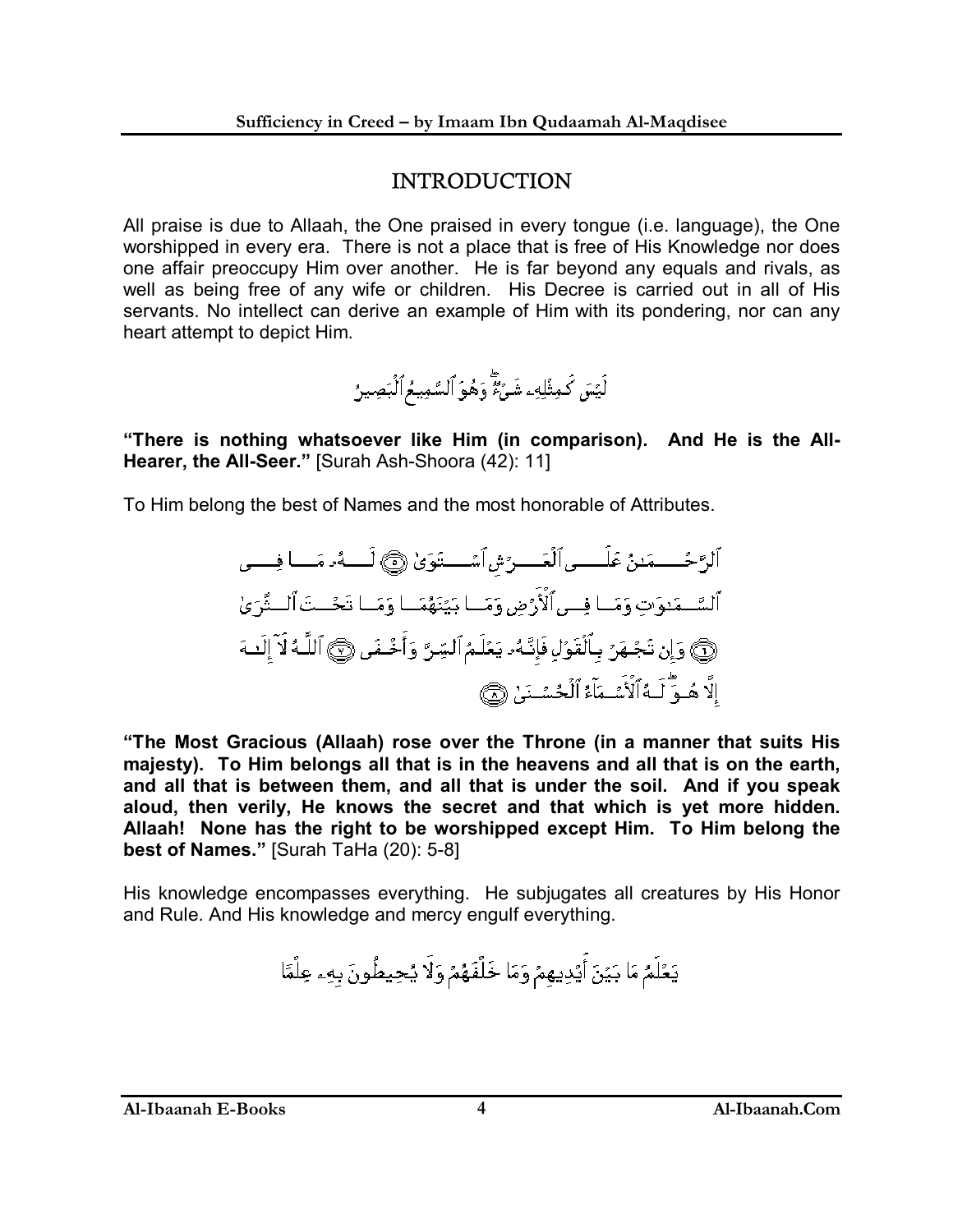**"He (Allaah) knows what happens to them (His creatures) in this world, and what will happen to them (in the Hereafter) but they will never encompass anything of His knowledge."** [Surah TaHa (20): 110]

He is described by what He has attributed to Himself in His Magnificent Book and upon the tongue of His honorable Prophet.

We are obligated to believe in and to welcome with submission and acceptance everything that is mentioned in the Qur'aan or that is authentically reported on the Prophet (*sallAllaahu 'alayhi wa sallam*) concerning Allaah's Attributes. And we must abandon opposing it (which is done) by *radd* (rejection), *ta'weel* (distortive misinterpretation), *tashbeeh* (comparison) and *tamtheel* (representation). As for what appears unclear from that, then we are obligated to affirm its wording and not oppose it's (literal) meaning. We are to return the precise knowledge of it to the One who stated it and we entrust it upon the one who transmitted it, following the example of the ones who are deeply endowed with knowledge, those whom Allaah has praised in His manifest Book, saying:

وَٱلرَّسِخُونَ فِى ٱلۡعِلۡم يَقُولُونَ ءَامَنَّا بِهِۦ كُلٌّ مِّنۡ عِندِ رَبِّنَاۗ

**"And those who are firmly grounded with knowledge say: 'We believe in it (the Qur'aan); the whole of it (clear and unclear verses) is from our Lord.'"** [Surah Aali 'Imraan (3): 7]

And He says, dispraising the one who seeks the *ta'weel* (hidden meaning) of the unclear verses of His revelation.

فَأَمَّا ٱلَّذِينَ فِي قُلُوبِهِمْ زَيُخٌ فَيَتَّبِعُونَ مَا تَشَنبَهَ مِنْهُ ٱبنَتِغَـآءَ وَٱبنَتِغَـآءَ تَـأُويلِهِـمٌّ وَمَا يَعْلَـمُ تَأُويلَـهُ ۚ وَالنَّاءُ اللَّـهِ ۗ

**"As for those in whose hearts there is deviation, they follow that which is not entirely clear thereof, seeking** *fitnah* **(mischief) and seeking for its** *ta'weel*  **(hidden meanings), but no one knows its hidden meanings except Allaah."**  [Surah Aali 'Imraan (3): 7]

Thus Allah has placed the aspect of seeking after the hidden meanings (*ta'weel*) as a sign of deviation. And He has placed it at the same level of seeking after mischief, in the dispraise of it. Then He placed a barrier between them and that which they aspire and He cuts off their ambitions from what they seek after, by saying: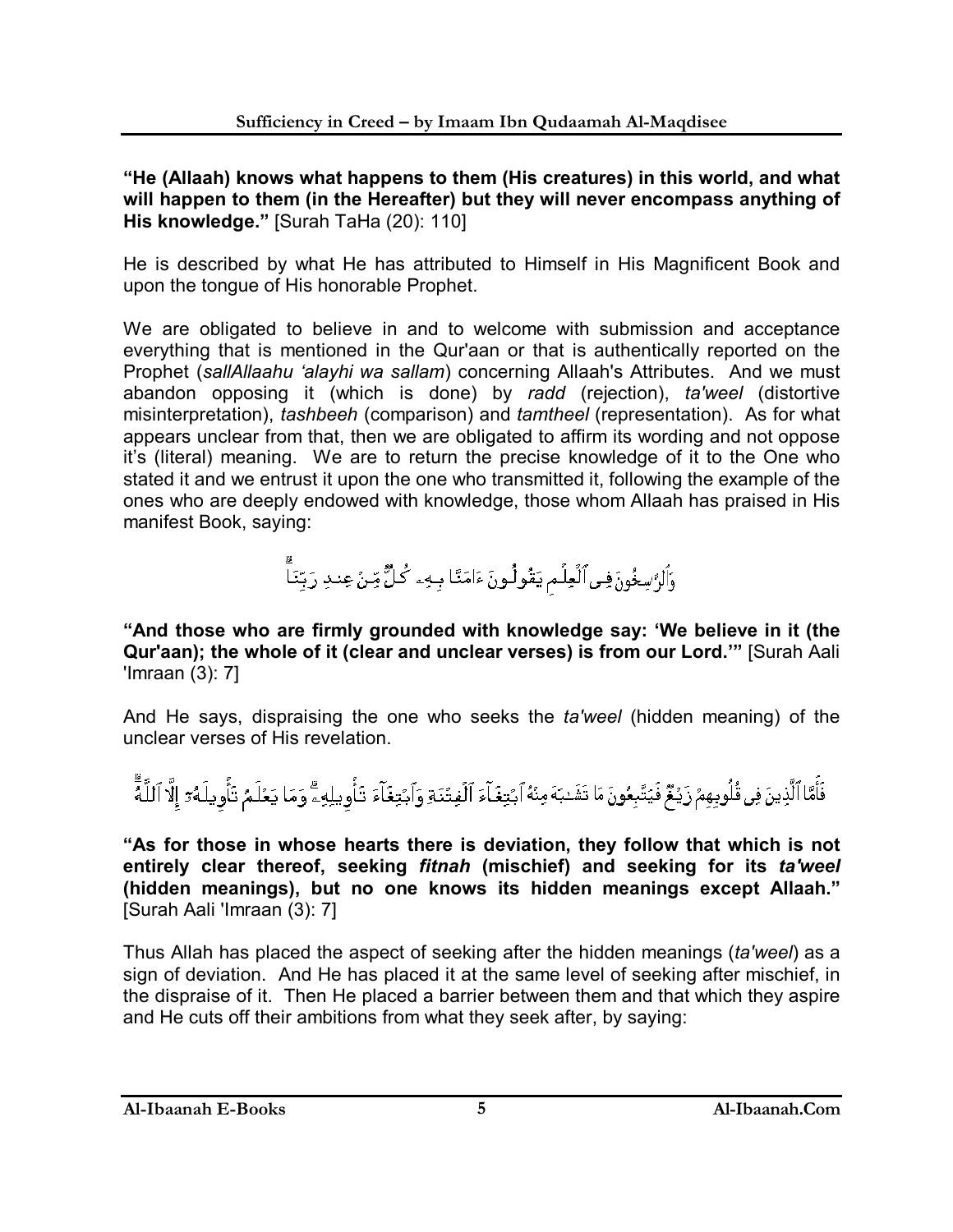وَمَا يَعۡلَمُ تَأُويلَهُۥٓ إِلَّا ٱللَّهِّ

#### **"But no one knows its hidden meanings except Allaah."** [Surah Aali 'Imraan (3): 7]

Concerning the *hadeeths*: **"Verily, Allaah descends to the lowest heaven"** and **"Verily, Allaah will be seen on the Day of Judgement"** and what is similar to these *ahaadeeth*, Imaam Abu 'Abdillaah Ahmad bin Hanbal (*rahimahullaah*) said: "We believe in them and we attest to their verity, without saying how and without ascribing a (fixed) meaning for them. Nor do we reject any part from them. We know that whatever the Messenger came with is the truth. We do not reject what Allaah's Messenger came with, nor do we describe Allaah with more than He has described Himself, without limits.

Allaah says: **'There is nothing whatsoever like Him (in comparison). And He is the All-Hearer, the All-Seer.'** We say as He has said. We describe Him with what He has described Himself and we do not transgress that. The description of those who (attempt to) describe Him, cannot grasp Him. We believe in the Qur'aan, all of it, its clear verses as well as its unclear verses. We do not reject any of His Attributes due to a discomfort (that we may perceive towards it). We do not transgress the Qur'aan and the Hadeeth. And we have no knowledge of how to understand them, except through the affirmations of the Messenger and the confirmation of the Qur'aan."

Imaam Abu 'Abdillaah Muhammad bin Idrees Ash-Shaafi'ee, may Allaah be pleased with him, said: "I believe in Allaah and in what has been reported concerning Allaah, upon what was intended by Allaah. And I believe in the Messenger of Allaah and in what has been reported concerning the Messenger of Allaah, upon what was intended by the Messenger of Allaah."

This is the way that the scholars of the past and present have followed, may Allaah be pleased with them. They all unanimously agreed on acknowledging, accepting, and affirming what has been mentioned in the Book of Allaah and the Sunnah of His Messenger (*sallAllaahu 'alayhi wa sallam*) concerning the Attributes, without turning towards the use of *ta'weel*.

We have been commanded to follow their way (the Prophet and his Companions) and to be guided by their example. And we have been warned of the newly invented matters and we have been informed that they are from among the things that lead astray. The Prophet (*sallAllaahu 'alayhi wa sallam*) said: **"Stick to my Sunnah and the Sunnah of the rightly-guided** *Khaleefahs* **(who will come) after me. Bite onto it (i.e. the Sunnah) with your molar teeth and beware of newly invented matters.**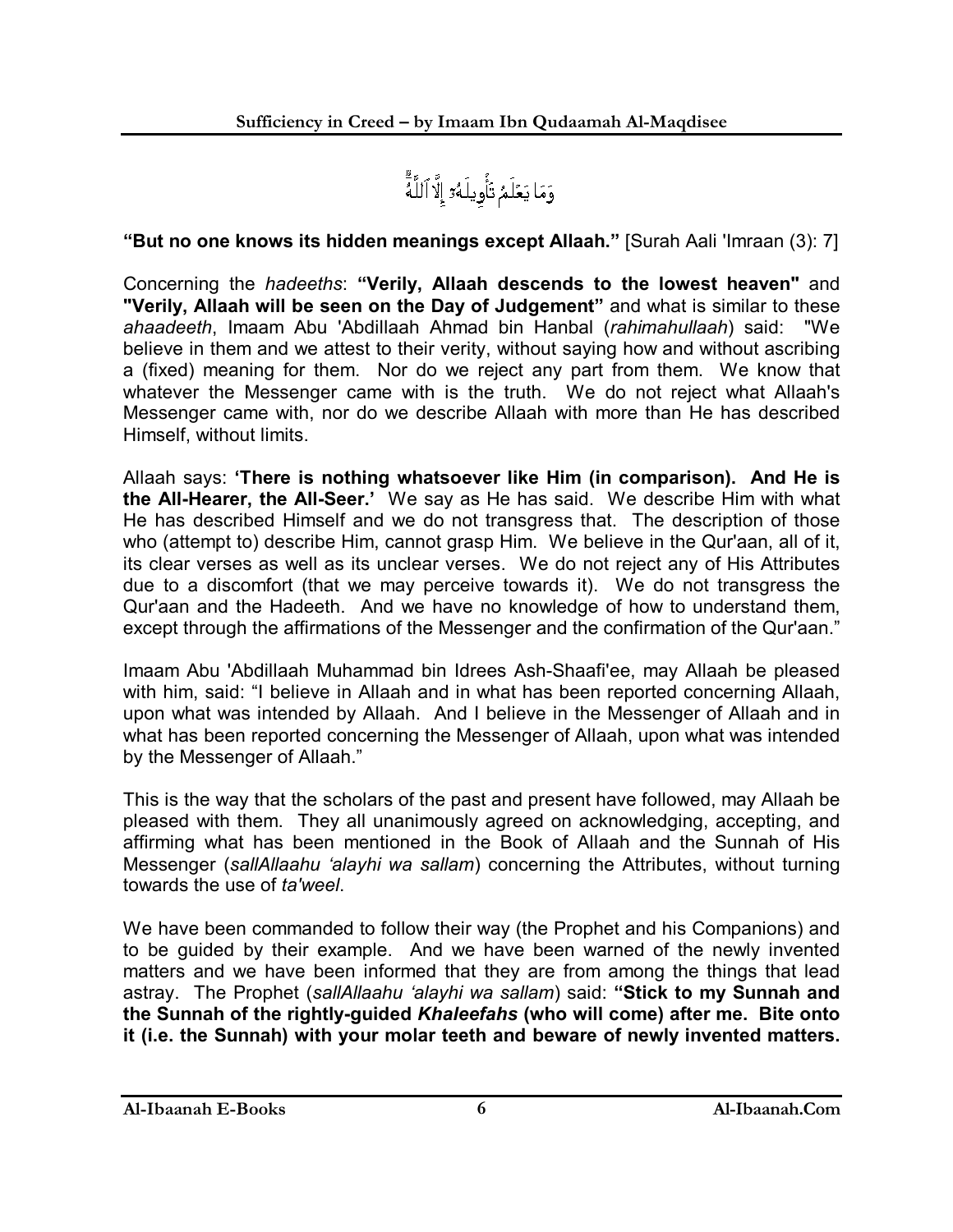#### **For indeed, every newly invented matter is an innovation and every innovation is a misguidance."** <sup>1</sup>

'Abdullaah bin Mas'ood (*radyAllaahu 'anhu*) said: "Follow (the Sunnah) and do not innovate! For you have been sufficed."<sup>2</sup>

'Umar bin 'Abd-il-'Azeez (*rahimahullaah*) said something with the meaning: "Stop where the people have stopped! For, indeed, they stopped upon receiving knowledge. The clear evidences would suffice them and they were the strongest at manifesting it. If there were any addition (to the Religion), they would be most likely to have done it (first). So if you say: it was introduced after them, then no one introduces into it except for he who opposes their guidance and desires other than their example. They have described from it what was enough and they have spoken concerning it what has sufficed. What is above them is excessiveness. And what is below them is inadequacy. Some people have fallen short of them and so they have drawn away. And others have transgressed them and so they became extreme. But indeed, they were between these two, upon a straight guidance."

Abu 'Amr Al-Awzaa'ee (*rahimahullaah*) said: "Stick to the narrations of those who came before you (*man salafa*), even if the people reject you. And beware of the opinions of men, even if they beautify them for you with their speech."

Muhammad bin 'Abd-ir-Rahmaan Al-Adarmee (*rahimahullaah*) said to a man who was speaking of an innovation and calling the people towards it: "Did the Messenger of Allaah (*sallAllaahu 'alayhi wa sallam*), Abu Bakr, 'Umar, 'Uthmaan and 'Alee have knowledge of it or did they not have knowledge of it?" He said: "They did not have knowledge of it." He said: "So something which they had no knowledge of, you know!?!" The man said: "Then I say that they did have knowledge of it!" He said: "Was it sufficient for them that they not speak about it nor call the people towards it, or was it not sufficient for them?" The man said: "Of course it was sufficient for them." He said: "So something which was sufficient for the Messenger of Allaah (*sallAllaahu 'alayhi wa sallam*) and his *Khaleefahs* is not sufficient for you!?!" So the man refrained

<sup>&</sup>lt;sup>1</sup> An authentic hadeeth transmitted by Ahmad in his *Musnad* (4/126-127), Abu Dawood in his *Sunan*: Book of Adhering to the Sunnah (no. 4607) and At-Tirmidhee in his *Sunan*: Book of Knowledge (no. 2676). Ibn Maajah reported it in the introduction to his *Sunan* (no. 42 & 43) as did Ad-Daarimee in his *Sunan* (1/44) and Ibn Hibbaan (no. 102 of *Al-Mawaarid*). Al-Haakim (1/97), Ibn Abee 'Aasim in *As-Sunnah* (pg. 17, no. 20,29 & 30), Al-Bayhaqee in *Dalaa'il-un-Nubuwah* (6/541) and Ibn 'Abd-il-Barr in *Jaami' Bayaan-il-'Ilm wa Fadlihi* (1/222) also reported it. Al-Albaanee authenticated it in *Saheeh Al-Jaami'-us-Sagheer* (2/346) as well as his *takhreej* (checking) of *As-Sunnah* by Ibn Abee 'Aasim (pg. 29-30). 2

 $^2$  An authentic narration reported on Ibn Mas'ood by Ad-Daarimee (no. 211), At-Tabaraanee in *Al-Kabeer* (no. 8870), Al-Bayhaqee in *Al-Madkhal* (no. 204), and Ibn Wadaah in *Al-Bid'a wan-Nahee 'anhaa* (pg. 10), Abu Khaithama in *Al-'Ilm* (no. 54) and others.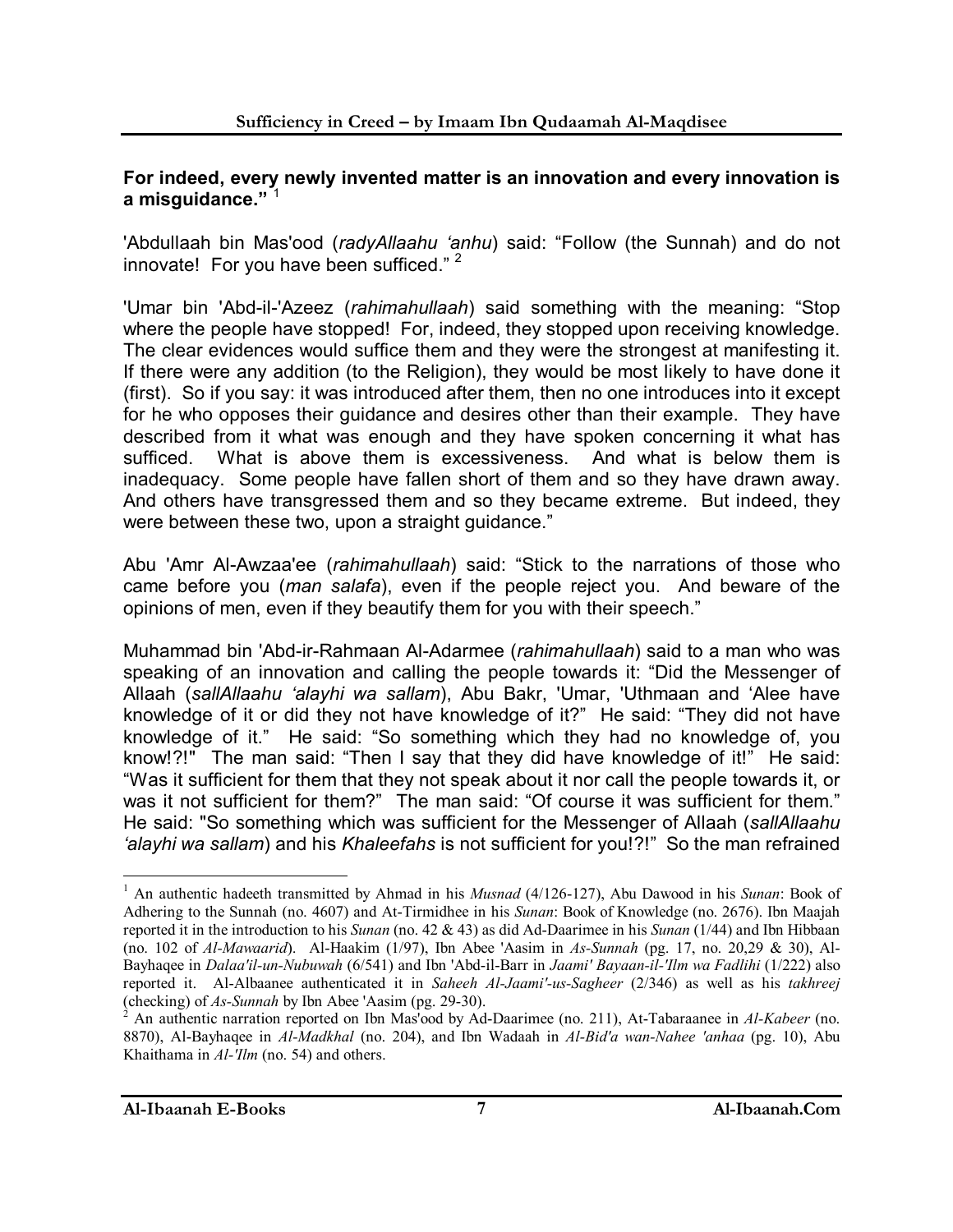(from his call) and the *Khaleefah*, who was present there, said: "May Allaah not suffice the one who is not satisfied by what they found sufficient."

Similarly, whoever does not feel content with what was sufficient for the Messenger of Allaah (*sallAllaahu 'alayhi wa sallam*), his Companions, those who followed them in righteousness, the Imaams that came after them and those deeply endowed with knowledge, regarding reciting the verses on (Allaah's) Attributes, reading the reports about them and leaving them the way they came (i.e. were reported), then may Allaah not suffice him.

Among what has been revealed in the verses concerning Allaah's Attributes, is:



**"And the Face of your Lord, full of Majesty and Honor, will remain forever."** [Surah Ar-Rahmaan (55): 27]

بَلۡ یَدَاهُۥمَبۡسُـوطَتَان

And His saying: **"Nay, both His Hands are widely outstretched."** [Surah Al-Maa'idah (5): 64]

His statement in which He informs us that 'Eesaa bin Maryam said:

تَعْلَمُ مَا فِي نَفْسِي وَلَآ أَعْلَمُ مَا فِي نَفْسِكَۚ

**"You know what is in my inner-self, though I do not know what is in Your Self."** [Surah Al-Maa'idah (5): 116]

His statement:

**"And your Lord comes…"** [Surah Al-Fajr (89): 22]

His saying: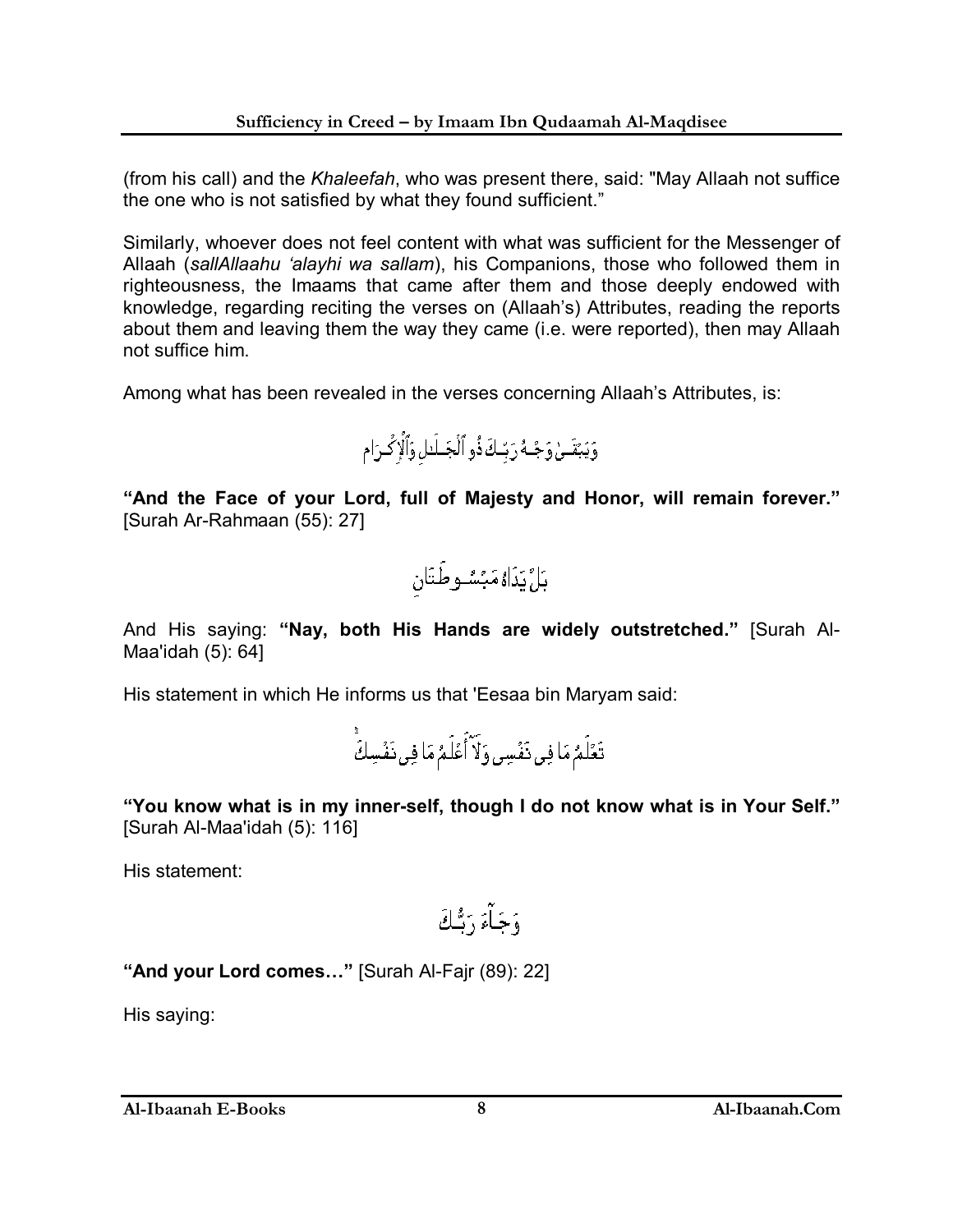هَـــلٌ يَنظُـــرُونَ إِلَّا أَن يَـــأُتِيَهُمُ ٱللَّـــهُ

**"Do they then wait for anything other than that Allaah should come to them."**  [Surah Al-Baqarah (2): 210]

His statement:

رَّضِىَ ٱللَّهُ عَنَّهُمَّ وَرَضُواْ عَنَّهُۚ

**"Allaah is pleased with them and they are pleased with Him."** [Surah Al-Maa'idah (5): 119]

His saying:

فَسَوُفَ يَأْتِي ٱللَّهُ بِقَوَّم يُحِــبُّهُمَّ وَيُحِبُّونَــهُ ٓ

**"Allaah will bring a people whom He will love and they will love Him."** [Surah Al-Maa'idah (5): 54]

His statement concerning the disbelievers:

#### **"And the Anger of Allaah is upon them."** [Surah Al-Fath (48): 6]

His statement:

**"That is because they followed that which discontented Allaah…"** [Surah Muhammad (47): 28]

And His saying: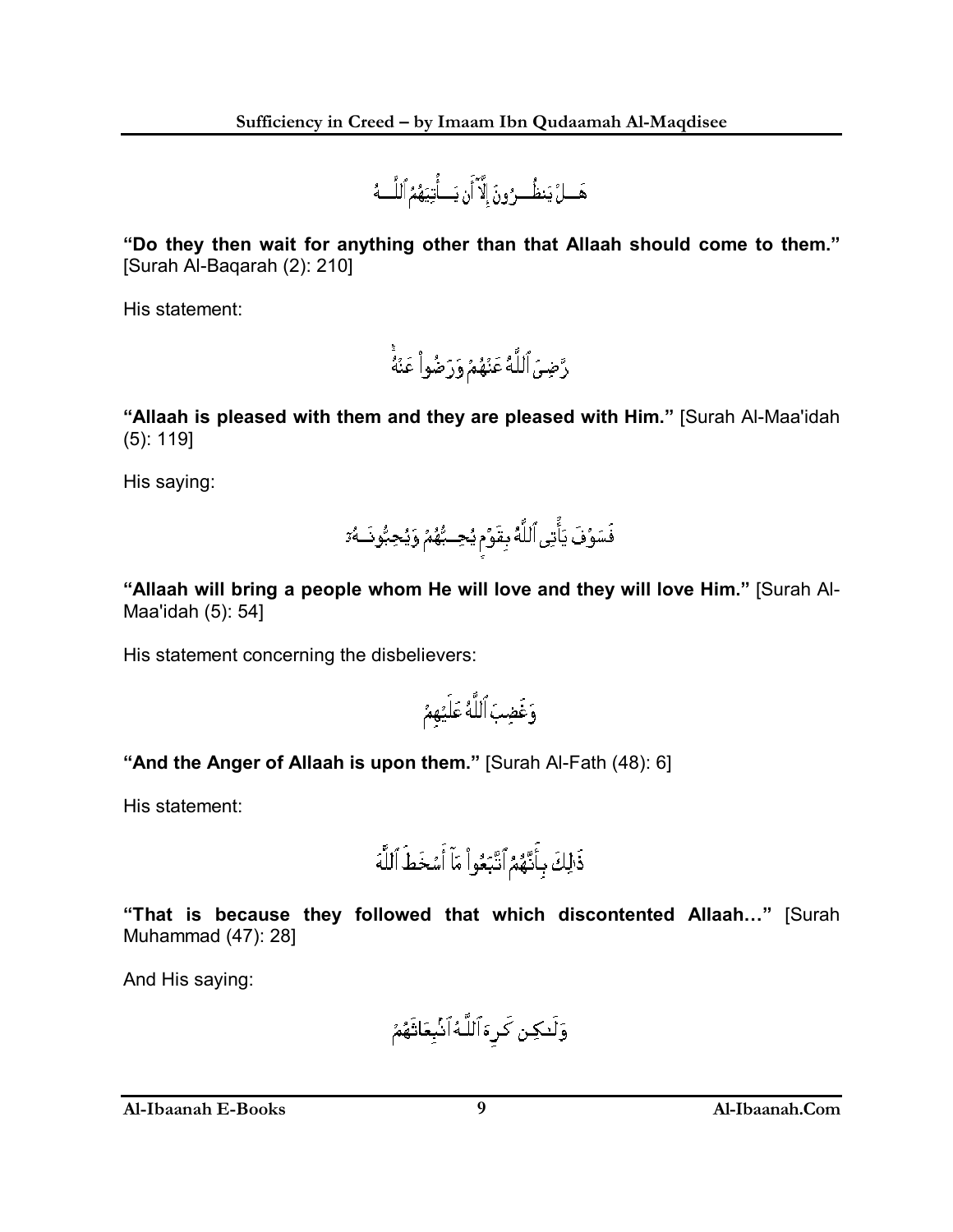**"But Allaah disliked their being sent forth."** [Surah At-Tawbah (9): 46]

From the Sunnah is the statement of the Prophet (*sallAllaahu 'alayhi wa sallam*): **"Our Lord, may He be Blessed and Exalted, descends to the lowest heaven every night."** <sup>3</sup>

His (*sallAllaahu 'alayhi wa sallam*) statement: **"Your Lord is amazed by the youth who does not possess childish manners."** <sup>4</sup>

And his (*sallAllaahu 'alayhi wa sallam*) saying: **"Allaah laughs at two men – one of whom kills the other, then they both enter Paradise."** <sup>5</sup>

We believe in this and what is similar to it, from that which has an authentic chain and reliable reporters. We do not reject it nor do we negate it. Nor do we change its meaning with something that contradicts what is literally apparent from it. We do not compare it to the attributes of the creation nor by (using) the naming schemes of the innovators. And we know that Allaah, Glorified and Exalted, has no equal or comparison.

لَيَّسَ كَمِثّْلِهِۦ شَئٌمٌّ وَهُوَ ٱلْسَّمِيعُ ٱلۡبَصِيرُ

**"There is nothing whatsoever like Him (in comparison). And He is the All-Hearer, the All-Seer."** [Surah Ash-Shoora (42): 11]

Everything that is imagined by the intellect or pondered in one's thoughts, then Allaah is contrary to that. Another example is His saying:

ٱلرَّحَّـــمَـٰنُ عَلَـــىٱلْعَـــرُش ٱسْـــتَوَىٰ

 $\overline{a}$ <sup>3</sup> *Saheeh Al-Bukhaaree*: Book of *Tahajjud* (no. 1145) and *Saheeh Muslim*: Book of the Traveler's Prayer (no. 758) from the hadeeth of Abu Hurairah.

<sup>4</sup> A weak hadeeth reported by Ahmad (4/151), Ibn Abee 'Aasim in *As-Sunnah* (571), Abu Ya'laa (1479), At-Tabaraanee in *Al-Kabeer* (17/309), *Al-Qadaa'*ee in *Musnad ash-Shihaab* (576), Tamaam Ar-Raazee in his *Fawaa'id* (1287) and Al-Bayhaqee in *Al-Asmaa was-Sifaat* (pg. 600). Al-Albaanee declared it weak in *Ad-Da'eefah* (no. 2426). Allaah's Attribute of Amazement is still affirmed by the hadeeth reported in *Saheeh Al-Bukhaaree* (no. 4889) from Abu Hurairah about the guest. The Prophet said: **"Allaah was indeed amazed at – or He laughed at – this man and this woman (who did a good deed by providing food for the Prophet's guest)."**  So Allaah revealed: **"But they give preference to others over themselves, even though they had a need for it."** [Surah Al-Hashr (59): 9]

<sup>5</sup> *Saheeh Al-Bukhaaree*: Book of *Jihaad* (no. 2826) and *Saheeh Muslim*: Book of Leadership (no. 1890) from the hadeeth of Abu Hurairah.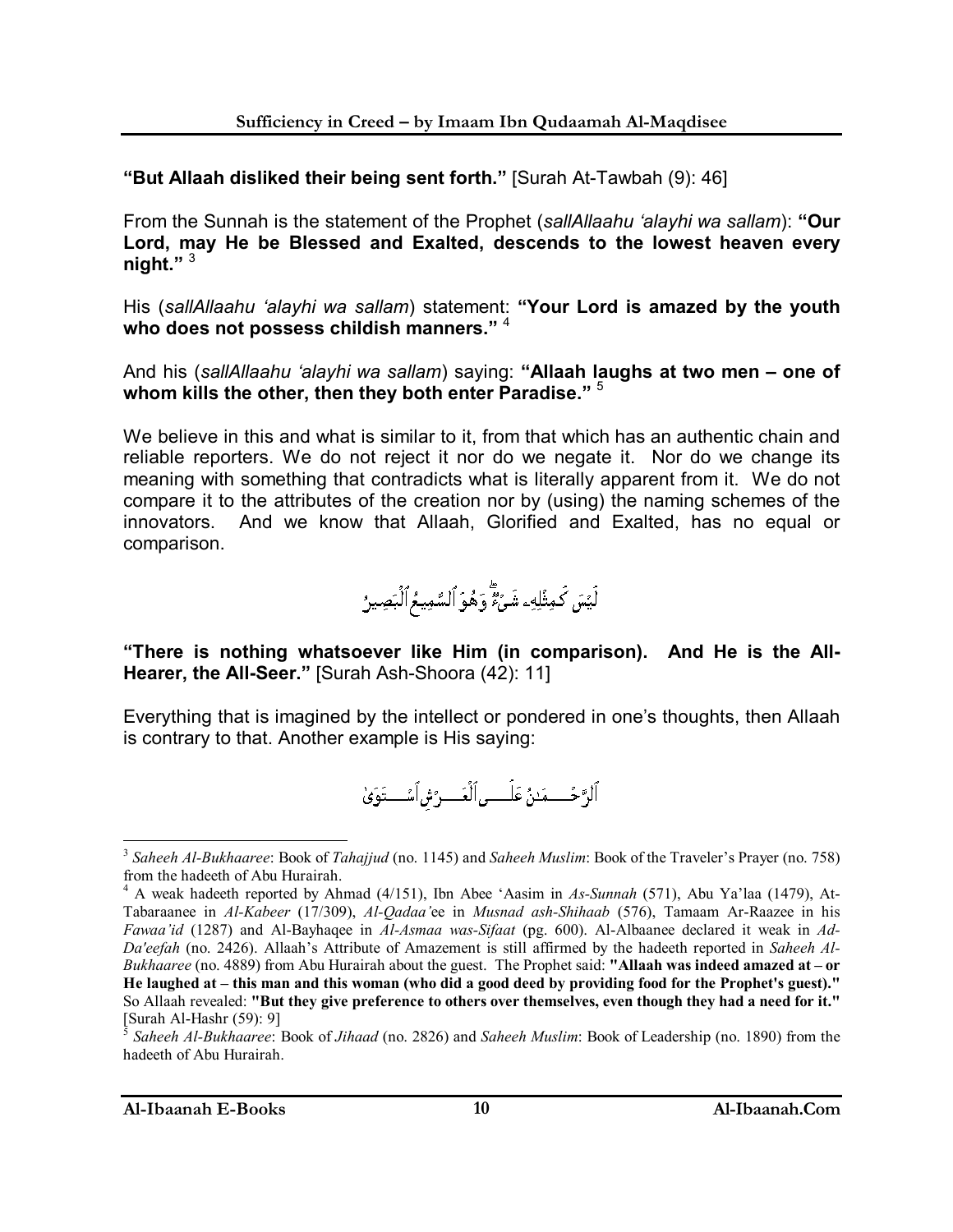**"The Most Merciful rose over the Throne."** [Surah TaHa (20): 5]

And His statement:

ءَأَمِنتُم مَّن فِي ٱلسَّمَآءِ أَن يَخۡسِفَ بِكُمُ ٱلۡأَرۡضَ

**"Do you feel secure that He, who is above the heavens…"** [Surah Al-Mulk (67): 16]

And the statement of the Prophet (*sallAllaahu 'alayhi wa sallam*): **"Our Lord, Allaah, who is above the heavens! Sanctified be your Name."** <sup>6</sup>

And his (*sallAllaahu 'alayhi wa sallam*) saying to the slave girl: **"Where is Allaah?"**  She said: "Above the heavens." So he said: **"Free her, for indeed, she is a believer."** Maalik bin Anas, Muslim and other scholars have reported this hadeeth.

The Prophet (*sallAllaahu 'alayhi wa sallam*) said to Husayn (bin 'Imraan): **"How many gods do you worship?"** He said: "Seven. Six in the earth and one above the heavens." He (*sallAllaahu 'alayhi wa sallam*) said **"Who is it that you hope in and fear (most)?"** He said: "The One that is above the heavens." He said: **"Then abandon the six and worship the One who is above the heavens, and I will teach you two supplications."** So he accepted *Islaam* and the Prophet taught him to say: **"O Allaah, Grant me guidance and save me from the evil of my self."** <sup>7</sup>

What was reported in the previously revealed books, concerning the signs of the Prophet (*sallAllaahu 'alayhi wa sallam*) and his Companions, is that: "They prostrate on earth while claiming that their god is above the heavens."

Abu Dawood reported in his *Sunan* that the Prophet (*sallAllaahu 'alayhi wa sallam*) said: **"Indeed what is between one level of heaven and (another) level of heaven is a distance of such and such…"** He continued until he (*sallAllaahu 'alayhi wa sallam*) mentioned: **"And above that is the Throne. And Allaah, the One free of all defects, is above that."** <sup>8</sup>

<sup>&</sup>lt;sup>6</sup> Abu Dawood reported this hadeeth and in its chain is Ziyaadah bin Muhammad. Al-Bukhaaree said that his hadeeth are rejected (*munkar*). 7

<sup>&</sup>lt;sup>7</sup> A weak narration reported by Ibn Qudaamah in  $Al$ -'Uluww (19). And from that path of narration, it was mentioned by Adh-Dhahabee in his *Al-'Uluww Lil-'Alee-il-Ghafaar* (23, 24).

 $8$  A weak hadeeth reported by Ahmad (1/206-207), Abu Dawood (4723), At-Tirmidhee (3320), Ibn Maajah (193) and many others. Al-Albaanee graded it *da'eef* in his checking of *As-Sunnah* by Ibn Abee 'Aasim (no. 577) as did Al-Arna'oot in his notes to *Al-'Aqeedat-ut-Tahaawiyyah* (2/365).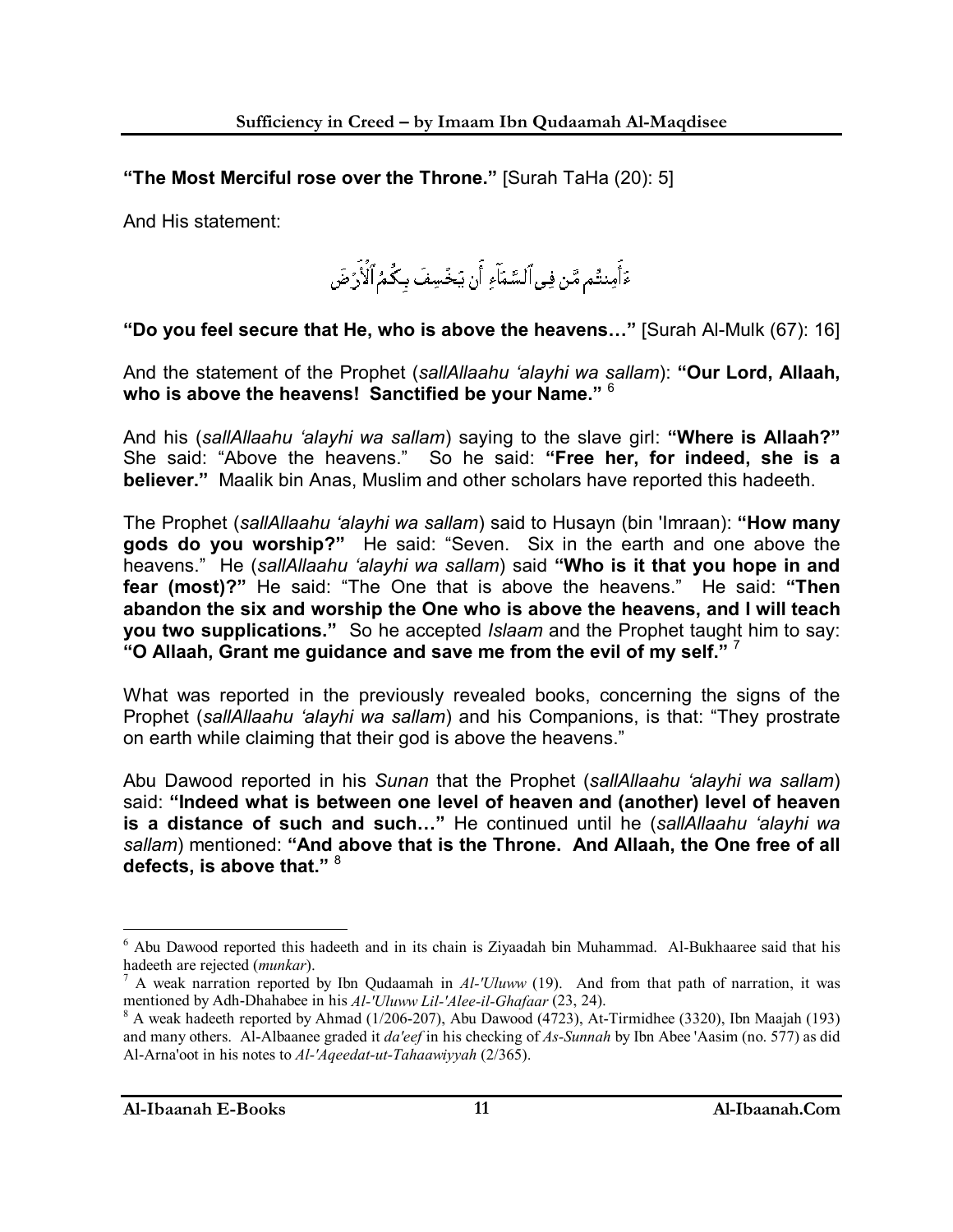This and what is similar to it is from what the *Salaf*, may Allaah have mercy on them, have unanimously agreed on reporting and accepting. And we do not incline towards rejecting it (*radd*), nor toward distorting its meaning (*ta'weel*), nor towards making comparisons to it (*tashbeeh*), nor towards likening it (*tamtheel*).

Imaam Maalik bin Anas (*rahimahullaah*) was questioned once, and it was said to him: "O Abu 'Abdillaah! (Allaah says): **'The Most Merciful rose over the Throne.'** How does He rise?" So he (*rahimahullaah*) responded: "The Rising (*Al-Istiwaa*) is not something unkown. How (it is done) is incomprehensible. Believing in it is an obligation. And asking concerning it is an innovation." Then he put someone in charge of the man and he was thrown out. <sup>9</sup>

 $\overline{a}$ 9 An authentic narration reported by Ibn Qudaamah in *Al-'Uluww* (104), Adh-Dhahabee in *Al-'Uluww* (pg. 141- 142), Abu Nu'aim in *Al-Hilyah* (6/325-326), 'Uthmaan bin Sa'eed ad-Daarimee in *Ar-Radd 'alal-Jahmiyyah* (55), Al-Laalikaa'ee in *Sharh Usool 'Itiqaad Ahl-is-Sunnah* (664), Abu 'Uthmaan in *'Aqeedat-us-Salaf* (24-26) and others.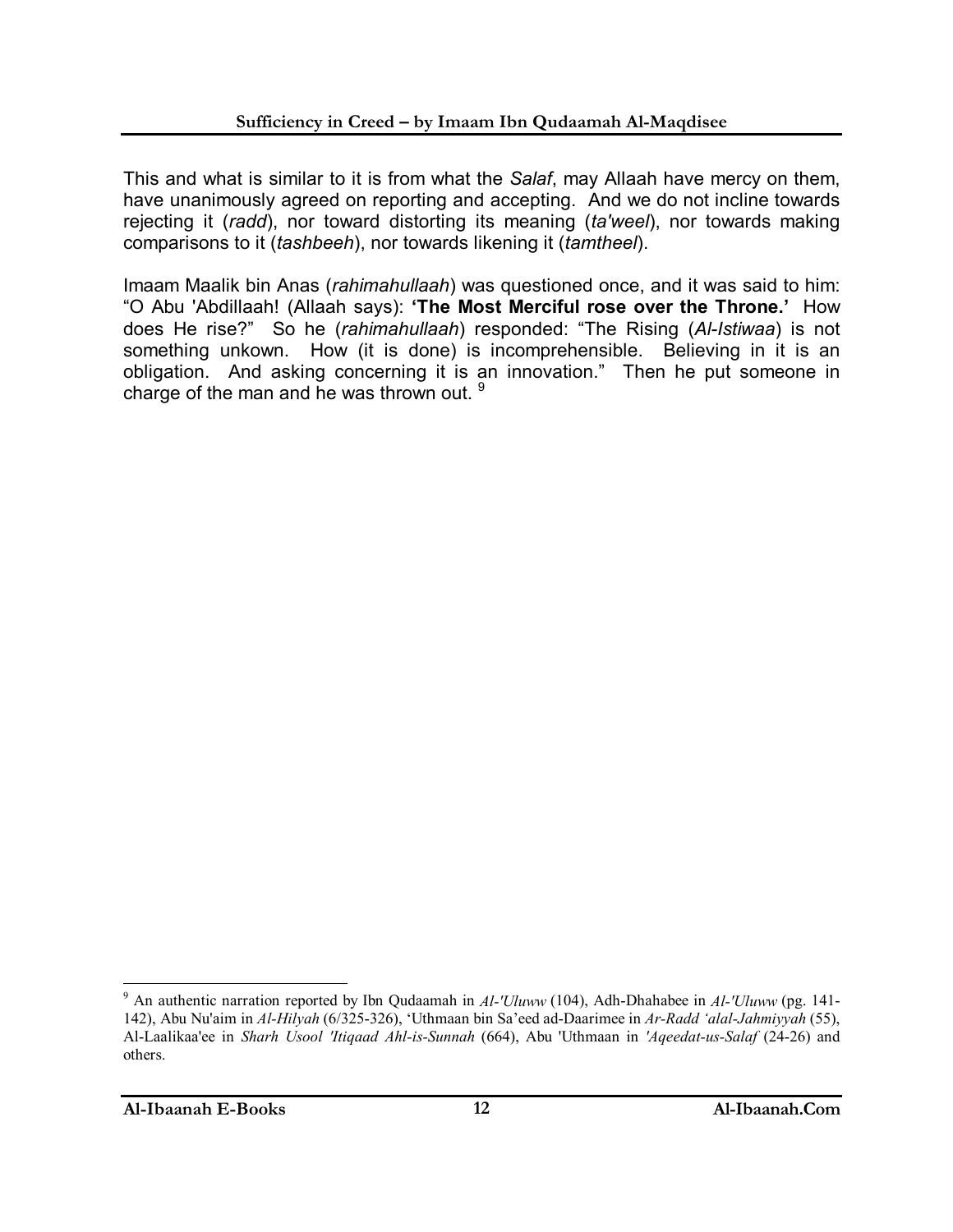# THE SPEECH OF ALLAAH

From the Attributes of Allaah is that He speaks with a speech that is pre-existent. He causes whomsoever He wills to hear it. Moosaa heard it from Him without there being any intermediary. Jibreel heard it, as well as whomever He permits from His angels and messengers. He, the One free from all defects, will speak to the believers in the Hereafter and they will speak to Him. He will grant them permission and they will visit Him. Allaah says:

وَكَلَّمَ ٱللَّـهُ مُوسَـىٰ تَكُلِيمًا

**"And to Moosaa, Allaah spoke directly."** [Surah An-Nisaa (4): 164]

And Allaah says:

قَالَ يَـٰمُوسَىٰٓ إِنِّى ٱصْطَفَيْتُكَ عَلَى ٱلنَّاسِ بِرِسَنلَنتِي وَبِـكَلَنمِي

**"He (Allaah) said: 'O Moosaa, I have chosen you above men by My messages, and by My speaking (to you).'"** [Surah Al-A'araaf (7): 144] And He says:

تِلْـكَ ٱلرُّسُـلُ فَضَّلْنَـا بَعْضَهُـمُ عَلَـىٰ بَعْـضٍۘ مِّنْهُـم مَّـن كَـلَّمَ ٱللَّـهِّ

**"Those messengers! We preferred some of them over others; to some of them Allaah spoke (directly)."** [Surah Al-Baqarah (2): 253]

And He says:

وَمَا كَانَ لِبَشَرٍ أَن يُكَلِّمَهُ ٱللَّهُ إِلَّا وَحُيًا أَوُ مِن وَرَآىٍ حِجَابٍ

**"It is not for any human being that Allaah should speak to him unless (it be) by Revelation, or from behind a veil."** [Surah Ash-Shuraa (42): 51]

And He says:

فَلَمَّاۤ أَتَنهَا ذُودِىَ يَـٰمُوسَىٰٓ ۞ إِنِّيٓ أَنَاْ رَبُّكَ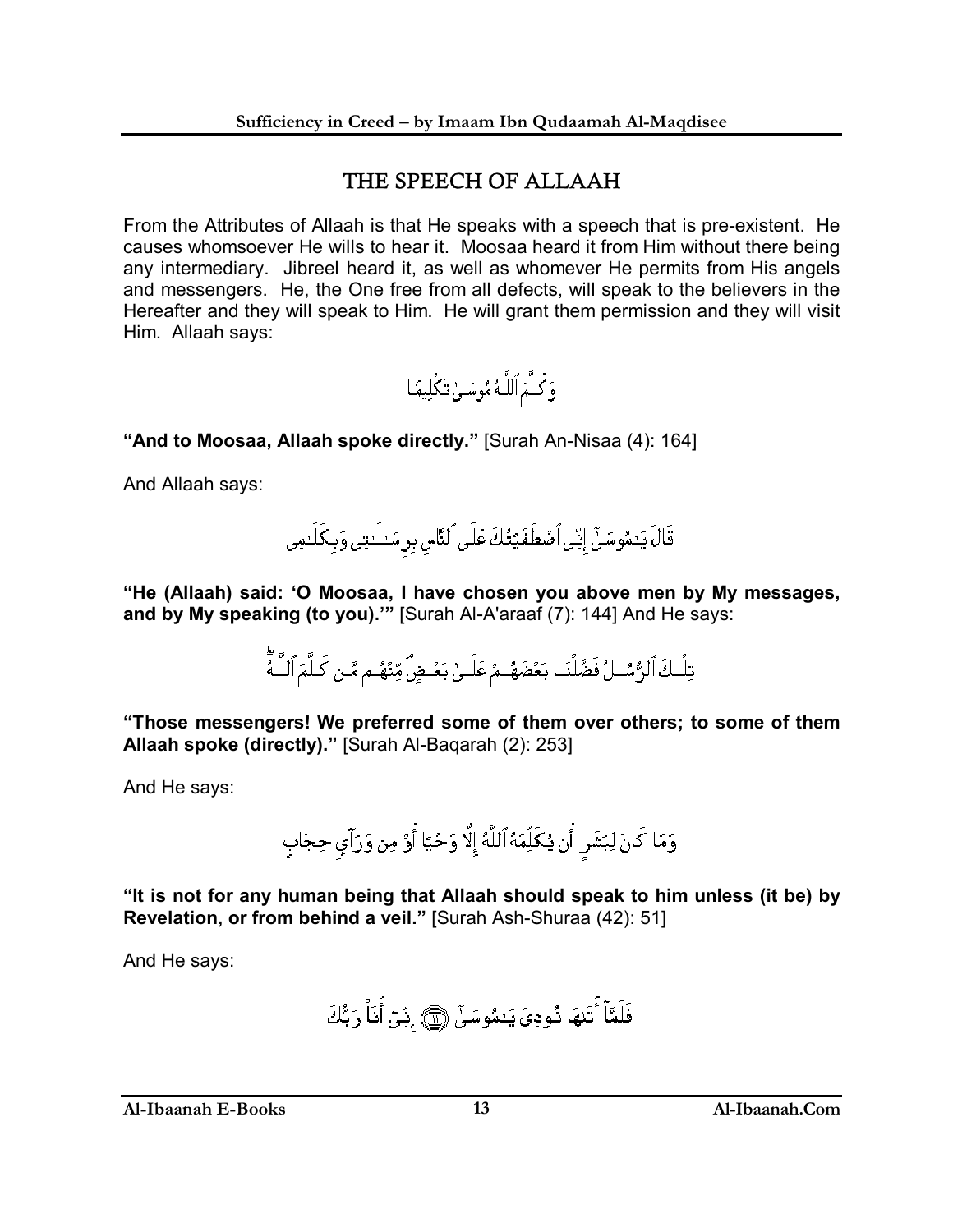**"And when he came to it (the fire), he was called by name: 'O Moosaa! Verily, I am your Lord!'"** [Surah TaHa (20): 11-12]

And Allaah says:

إِنَّنِيّ أَنَا ٱللَّهُ لَآ إِلَـٰهَ إِلَّآ أَنَاْ فَاَعُبُدُنِي وَأَقِم ٱلصَّلَوٰةَ لِذِكُرِيّ

**"Verily, I am Allaah! None has the right to be worshipped but I, so worship Me, and establish the prayer for My Remembrance."** [Surah TaHa (20): 14]

It is not permissible for anyone to say this (last *ayah*) except Allaah.

'Abdullaah bin Mas'ood (*radyAllaahu 'anhu*) said: **"When Allaah speaks through revelation, the inhabitants of the heavens hear His Voice."** He reported this on the Prophet.<sup>10</sup>

'Abdullaah bin Anees (*radyAllaahu 'anhu*) reported that the Prophet (*sallAllaahu 'alayhi wa sallam*) said: **"Allaah will gather the creatures on the Day of Judgement, naked, barefoot, uncircumcised and not having anything with them. He will then call them with a voice that those who are far as well as those who are near will be able to hear: 'I am** *Al-Malik* **(the King). I am** *Ad-Dayyaan* **(the Recompenser).'"**<sup>11</sup>

In some narrations, it mentions that: One night Moosaa saw the Fire and it overthrew him so he became frightened from it. Then his Lord called to him: "O Moosaa!" So he responded quickly, being familiar with the voice: "Here I am to serve you! Here I am! I hear Your voice but I do not see Your place (i.e. where you are). Where are You?" He said: "I am above you and in front of you and on your right and on your left." So he realized that this attribute did not befit anyone except Allaah. He (Moosaa) then said: "You are just as You say, my Lord. Do I hear Your speech or the speech of one of Your messengers (angels)?" He said: "No, rather My speech, O Moosaa."

<sup>&</sup>lt;sup>10</sup> An authentic hadeeth reported on Ibn Mas'ood in *mawqoof* form (as his saying), as well as in *marfoo'* form (as a saying of the Prophet) in *Saheeh Al-Bukhaaree, At-Tawheed* of Ibn Khuzaimah and *Sunan Abee Dawood*.

<sup>&</sup>lt;sup>11</sup> A good (hasan) hadeeth reported by Al-Bukhaaree in his Saheeh (1/173), (13/453) and in his book Al-Adab-ul-*Mufrad* (970). The hadeeth was also reported by Ahmad in his *Musnad* (3/495), Al-Bayhaqee in *Al-Asmaa was-Sifaat* (pg. 78-79), Ibn Abee 'Aasim in *As-Sunnah* (pg. 514) and Al-Haakim in *Al-Mustadrak* (2/437/574-575) who authenticated it, and Adh-Dhahabee agreed. Al-Albaanee said in his checking to *As-Sunnah* (514): "It is an authentic hadeeth."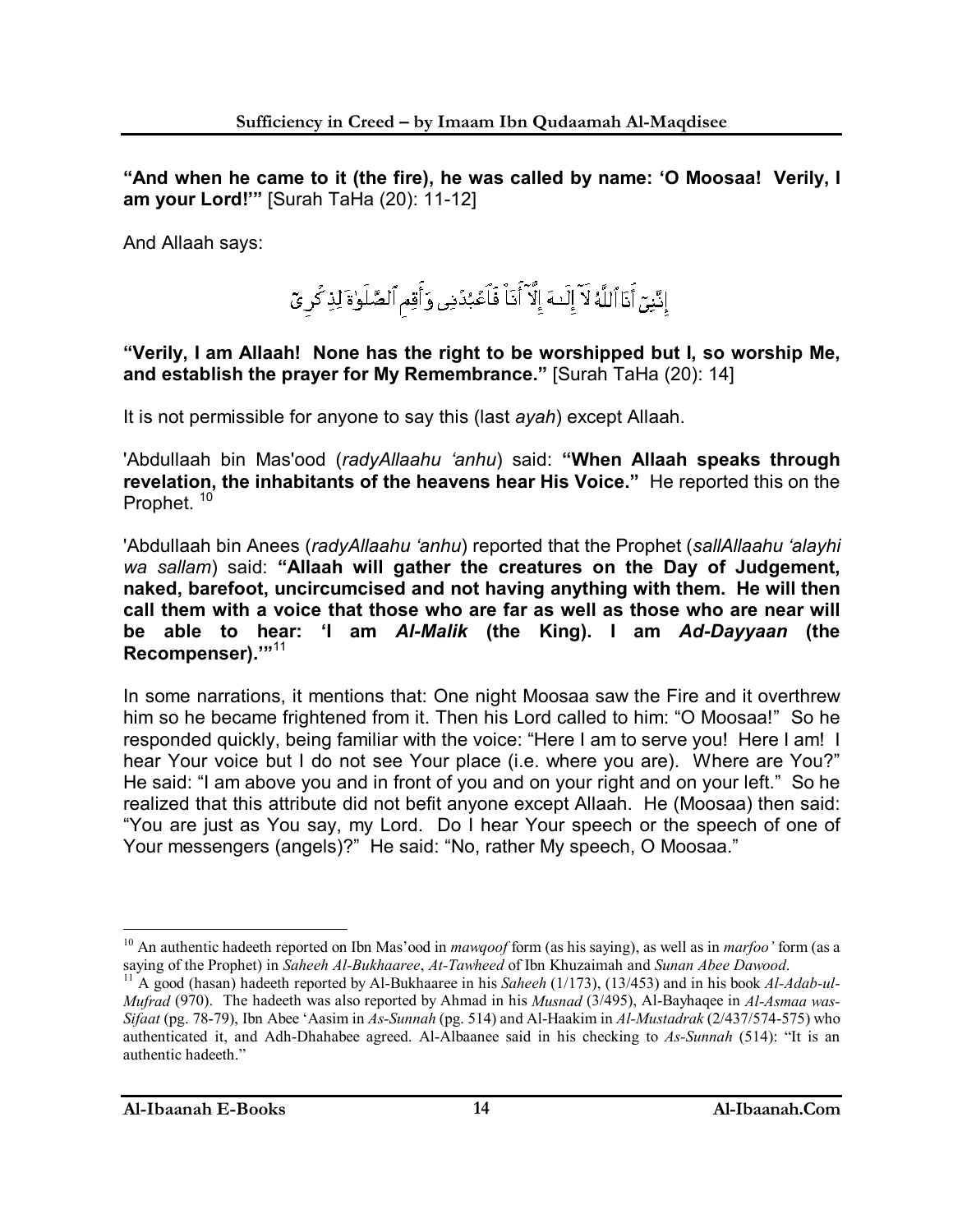# THE QUR'AAN IS THE SPEECH OF ALLAAH

From the Speech of Allaah, is the Glorious Qur'aan. It is the plain Book of Allaah and His firm rope. It is His straight path and the revelation of the Lord of the universe. The most honorable spirit (Jibreel) brought it to the heart of the best of messengers, in a clear Arabic language. It was revealed and not created. From Him it began and to Him it will return.

It consists of precise chapters, clear verses, and letters and words. Whoever recites it and does so properly (with *'Iraab*), he will have ten good deeds for every letter he recites. It has a beginning and an end, and it consists of sections and parts. It is that which is recited by the tongues, memorized in the hearts, listened to by the ears, and recorded in the scriptures (*masaahif*).

In it are verses that are clear and ambiguous, that which abrogates and those that are abrogated, those that are specific and those that are general, and those that contain obligations and prohibitions.

لَّا يَأْتِيهِ ٱلْبَنظِلُ مِنْ بَيْنِ يَدَيْهِ وَلَا مِنْ خَلْفِهِ ۖ

**"Falsehood cannot approach it from before it or behind it. (It is) sent down by the All-Wise, Worthy of all praise (Allaah)."** [Surah Fussilat (41): 42]

> قُـل لَّبِـن ٱجْـتَمَعَتِ ٱلْإِنسُ وَٱلۡجِـنُّ عَلَـىٰٓ أَن يَأۡتُواْ بِمِثۡلِ هَـنذَا ٱلۡقُرۡءَانِ لَا يَـأَتُونَ بِمِثْلِهِۦ وَلَـوٌ كَانَ بَعُضُهُمُ لِبَعُضٍ ظَهِـيرًا ۞

**"Say: If mankind and jinn were to gather together to produce the likes of this Qur'aan, they would not produce the likes thereof, even if they helped one another."** [Surah Al-Israa (17): 88]

This is the Arabic Book of which the disbelievers said concerning it:

لَن نُّؤُمِنَ بِهَدْنَا ٱلْقُرْءَانِ

**"We will never believe in this Qur'aan."** [Surah Saba (34): 31]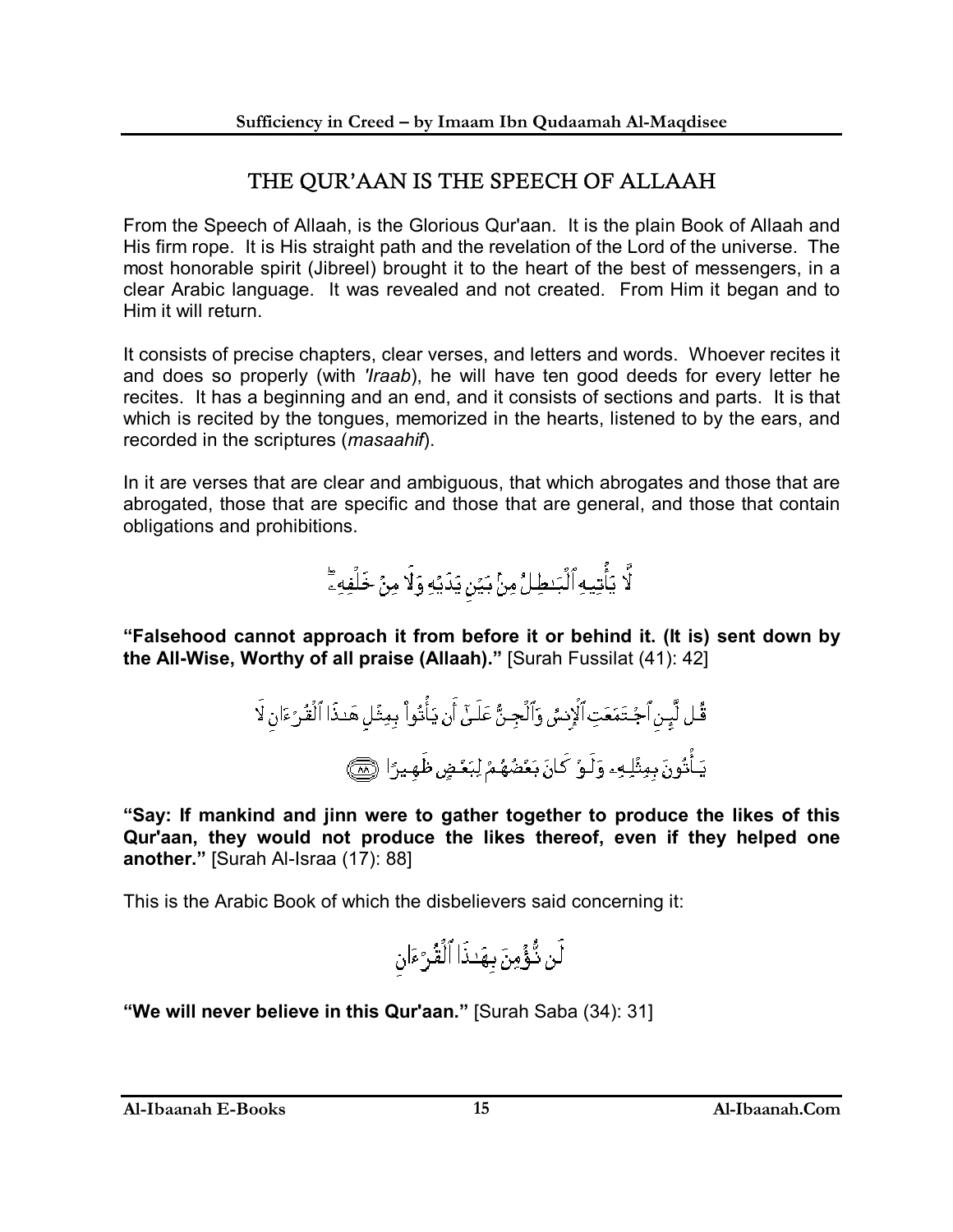And some of them said:

$$
\textcolor{red}{\bigcup_{i=1}^{n}}\textcolor{red}{\widetilde{\mathbb{E}}_i\textcolor{red}{\widetilde{\mathbb{E}}_i\textcolor{red}{\widetilde{\mathbb{E}}_i\textcolor{red}{\widetilde{\mathbb{E}}_i\textcolor{red}{\widetilde{\mathbb{E}}_i\textcolor{red}{\widetilde{\mathbb{E}}_i\textcolor{red}{\widetilde{\mathbb{E}}_i\textcolor{red}{\widetilde{\mathbb{E}}_i\textcolor{red}{\widetilde{\mathbb{E}}_i\textcolor{red}{\widetilde{\mathbb{E}}_i\textcolor{red}{\widetilde{\mathbb{E}}_i\textcolor{red}{\widetilde{\mathbb{E}}_i\textcolor{red}{\widetilde{\mathbb{E}}_i\textcolor{red}{\widetilde{\mathbb{E}}_i\textcolor{red}{\widetilde{\mathbb{E}}_i\textcolor{red}{\widetilde{\mathbb{E}}_i\textcolor{red}{\widetilde{\mathbb{E}}_i\textcolor{red}{\widetilde{\mathbb{E}}_i\textcolor{red}{\widetilde{\mathbb{E}}_i\textcolor{red}{\widetilde{\mathbb{E}}_i\textcolor{red}{\widetilde{\mathbb{E}}_i\textcolor{red}{\widetilde{\mathbb{E}}_i\textcolor{red}{\widetilde{\mathbb{E}}_i\textcolor{red}{\widetilde{\mathbb{E}}_i\textcolor{red}{\widetilde{\mathbb{E}}_i\textcolor{red}{\widetilde{\mathbb{E}}_i\textcolor{red}{\widetilde{\mathbb{E}}_i\textcolor{red}{\widetilde{\mathbb{E}}_i\textcolor{red}{\widetilde{\mathbb{E}}_i\textcolor{red}{\widetilde{\mathbb{E}}_i\textcolor{red}{\widetilde{\mathbb{E}}_i\textcolor{red}{\widetilde{\mathbb{E}}_i\textcolor{red}{\widetilde{\mathbb{E}}_i\textcolor{red}{\widetilde{\mathbb{E}}_i\textcolor{red}{\widetilde{\mathbb{E}}_i\textcolor{red}{\widetilde{\mathbb{E}}_i\textcolor{red}{\widetilde{\mathbb{E}}_i\textcolor{red}{\widetilde{\mathbb{E}}_i\textcolor{red}{\widetilde{\mathbb{E}}_i\textcolor{red}{\widetilde{\mathbb{E}}_i\textcolor{red}{\widetilde{\mathbb{E}}_i\textcolor{red
$$

**"This is nothing but the words of a human being!"** [Surah Al-Mudaththir (74): 25]

So Allaah said:

شأَصُلبه شقَن

**"I will cast him into the Hellfire."** [Surah Al-Mudaththir (74): 26]

Some of them said that it was poetry, so Allaah said:

وَمَا عَلَّمُنَـٰهُ ٱلشِّعۡرَ وَمَا يَنۡبَغِى لَهُۥٓۚ إِنۡ هُوَ إِلَّا ذِكۡنٌ وَقُرۡءَانٌ مُّبِينٌ

#### **"And We have not taught him (i.e. Muhammad) poetry nor is it suitable for him. This is only a reminder and a plain Qur'aan."** [Surah YaaSeen (36): 69]

Thus, when Allaah denies that it is poetry and confirms that it is a Qur'aan, there should not remain any doubt for the one possessing intellect, that the Qur'aan is that Arabic Book which is composed of words, letters and verses. This is because if it were not so, then they (disbelievers) would not have claimed that it was poetry.

Allaah, the Mighty and Sublime, says:

**"And if you (disbelievers) are in doubt concerning what We have sent down (i.e. the Qur'aan) to Our slave (Muhammad), then produce a chapter the like thereof and call your witnesses besides Allaah."** [Surah Al-Baqarah (2): 23]

It is not right for Him to challenge them with producing something that they neither know nor understand (i.e. it is words and letters, which they know).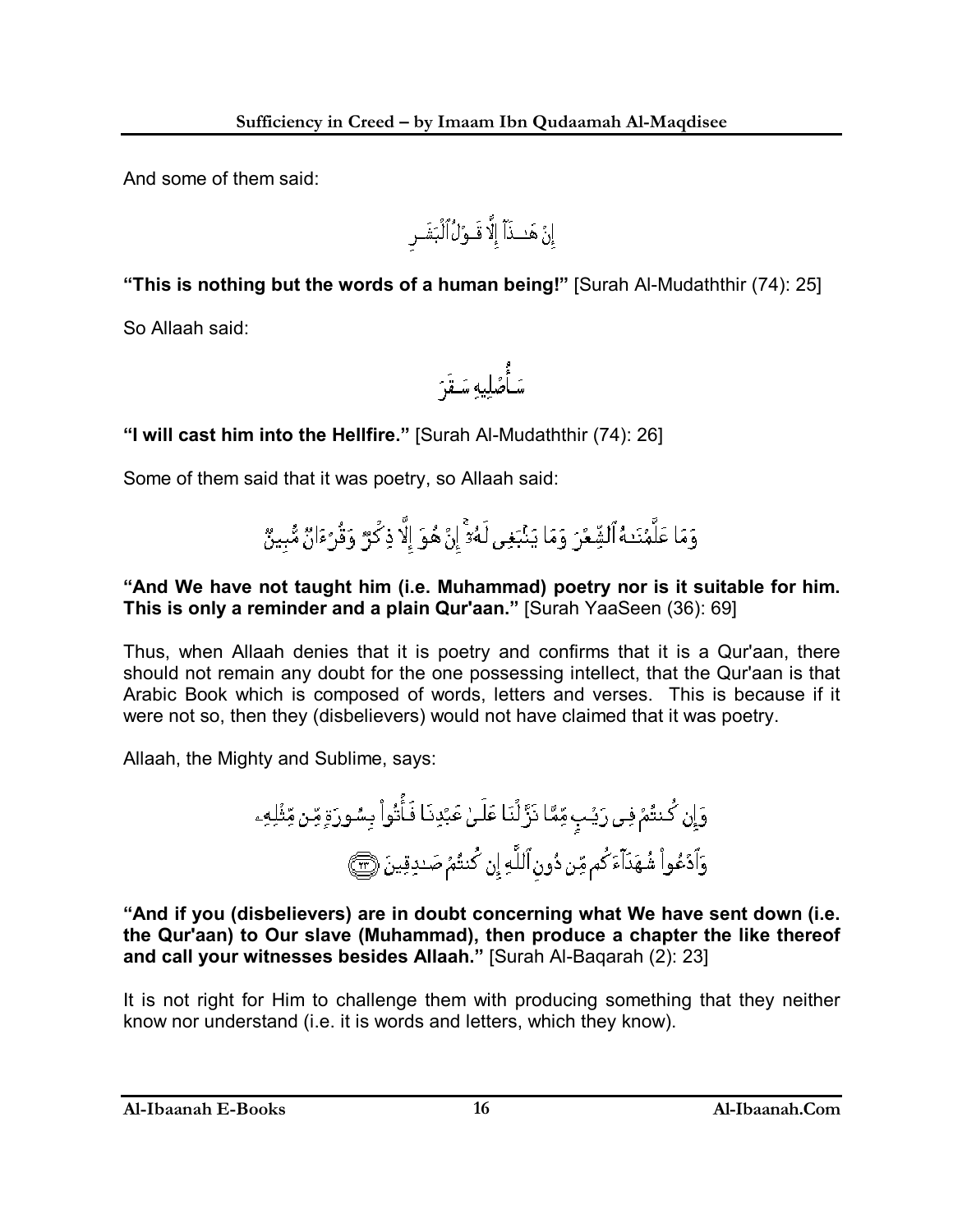Allaah says:

**"And when Our clear verses are recited unto them, those who hope not to meet Us, say: 'Bring us a Qur'aan other than this, or change it.' Say (O Muhammad) 'It is not for me to change it on my own accord. I only follow that which is revealed unto me.'"** [Surah Yoonus (10): 15]

This confirms that the Qur'aan is (made of) verses, which are recited unto them (i.e. the disbelievers).

Allaah says:

بَــــلُ هُـــــوَ ءَايَــــــتُّ بَيِّنَــــتٌّ فِـــى صُــــدُور ٱلَّـــذِينَ أُوتُــــواْ ٱلْفِلْــــــمَّ

**"Nay, but they are clear verses that are preserved in the hearts of those who have been given knowledge."** [Surah Al-'Ankaboot (29): 49]

And He says after having sworn upon it:

إِنَّـهُۥ لَقُـرُءَانٌ كَـرِيمٌ ۞ فِـي كِـتَـٰبِ مَّكُنُـونِ ۞ لَّا يَمَسُّـهُۥٓ إِلَّا ٱلْمُطَهَّرُونَ ۞

**"This is indeed an honorable Qur'aan. In a Book well guarded (i.e.** *Al-Lawh-ul-Mahfoodh***), which none can touch, except the purified (i.e. the angels)."** [Surah Al-Waaqi'ah (56): 77-79]

And Allaah says:

گُـــهيغَضْ ۞

**"***Kaaf-Ha-Ya-'Ayn-Saad***"** [Surah Maryam (19): 1]

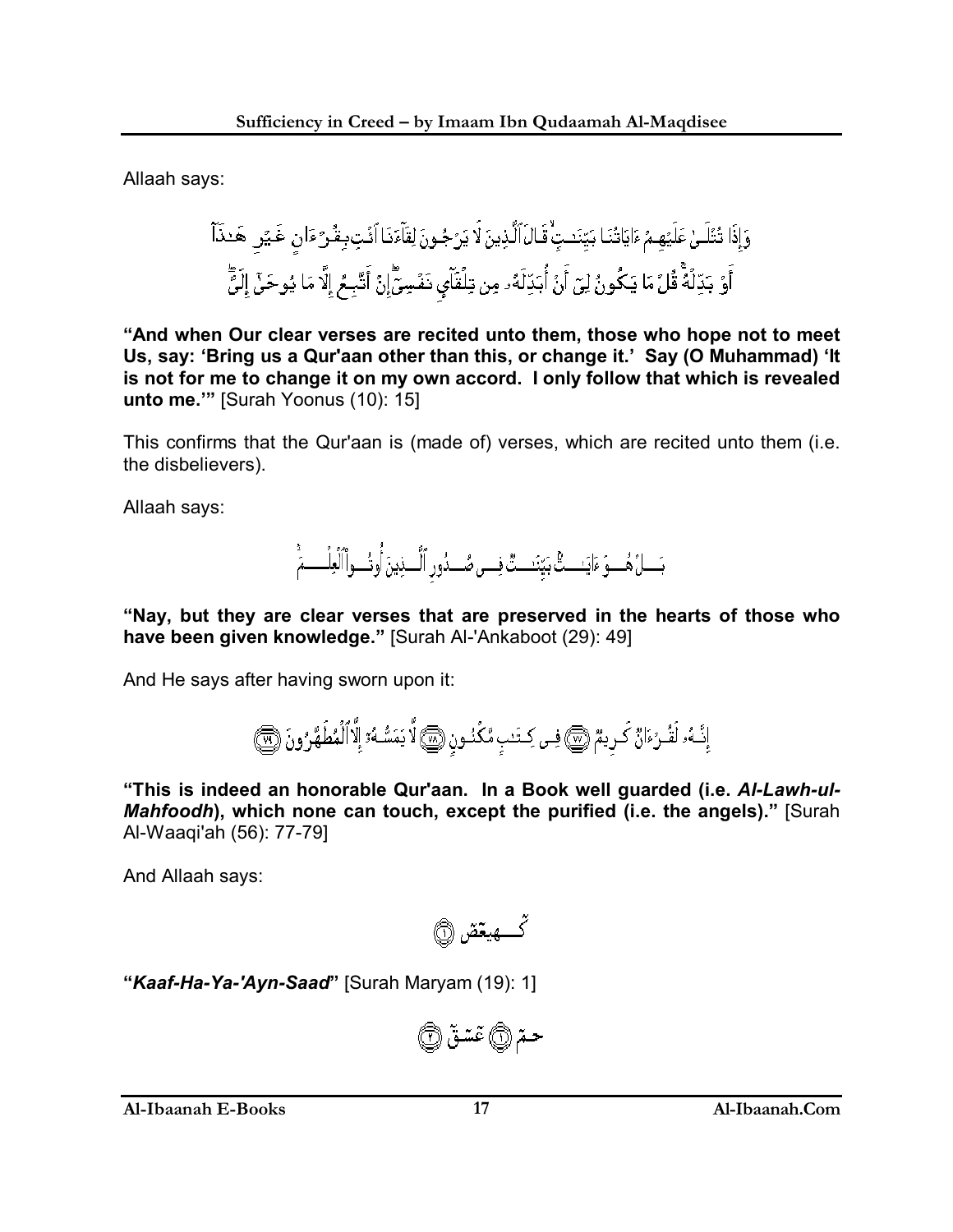#### **"***Ha-Meem. 'Ayn-Seen-Qaaf***"** [Surat-ush-Shooraa (42): 1]

He commences twenty-nine chapters of the Qur'aan with individually separated letters.

The Prophet (*sallAallaahu 'alayhi wa sallam*) said: **"Whoever recites the Qur'aan and recites it properly, there will be ten good deeds for him, for every letter from it. And whoever recites the Qur'aan and recites it improperly, there will be one good deed for him for every letter."** <sup>12</sup>

And he (*sallAallaahu 'alayhi wa sallam*) said: **"Read the Qur'aan before there comes to you a people who will throw forth its words as fast as an arrow (shoots out), yet it will not pass their throats. They will hasten its reward and not delay it."** <sup>13</sup>

Abu Bakr and 'Umar (*radyAllaahu 'anhumaa*) said: "To make *'Iraab* of the Qur'aan (recite it properly with all its rules) is more beloved to us than to memorize some of its letters."<sup>14</sup>

'Alee (*radyAllaahu 'anhu*) said: "Whoever disbelieves in one letter from it, then he has disbelieved in all of it." <sup>15</sup>

The Muslims (i.e. scholars) have unanimously agreed on the number of chapters (*suwar*), verses, words and letters of the Qur'aan.

There is no disagreement amongst the Muslims (i.e. scholars) concerning the disbelief of one who denies a chapter (*surah*), verse (*ayah*), word, or letter from the Qur'aan, which has been agreed on. There is a clear decisive proof in this that it is (made of) letters.

 $\overline{a}$ 12 A very weak hadeeth reported by At-Tabaraanee in *Al-Awsat* as is stated in *Majma'-uz-Zawaa'id* (7/163) on the authority of Ibn Mas'ood who said: "The Messenger of Allaah said: **'Recite the Qur'aan pronouncing it properly (with** *'Iraab***), for indeed whoever recites the Qur'aan and pronounces it properly will have ten good deeds. And ten evil deeds of his will be expiated and he will be raised ten levels.**'" Al-Haythamee said of it: "In its chain is Nuhshal and he is rejected (*matrook*)." Nuhshal is Ibn Sa'eed bin Wardaan Al-Wardaanee. Ishaaq Ibn Raahawaih declared him a liar.

<sup>&</sup>lt;sup>13</sup> An authentic hadeeth reported by Ahmad (5/338), Abu Dawood (831) and Ibn Hibbaan (1876 of *Al-Mawaarid*). Its chain of narration is *saheeh* as has been stated by Al-Albaanee in *As-Saheehah* (259). Ibn Qudaamah also mentioned the hadeeth in *Al-Burhaan* (pg. 35-36) from the report of Sahl bin Sa'ad.<br><sup>14</sup> This is an extremely weak narration reported by Ibn Al-Anbaaree in *Al-Waqf wal-Ibtidaa* (1/20) with the

wording: "Some *'Iraab* (pronouncing properly) of the Qur'aan is more pleasing to us than memorizing some of its letters." Its chain is *da'eef jiddan* (very weak) for there is weakness and a break in its chain, according to Badr Al-<br>Badr's notes to *Lumu'at-ul-'Itiqaad* (19).

<sup>&</sup>lt;sup>15</sup> Reported by Ibn Abee Shaybah (10/513-514) and Ibn Jareer (At-Tabaree) in his *Tafseer* (56).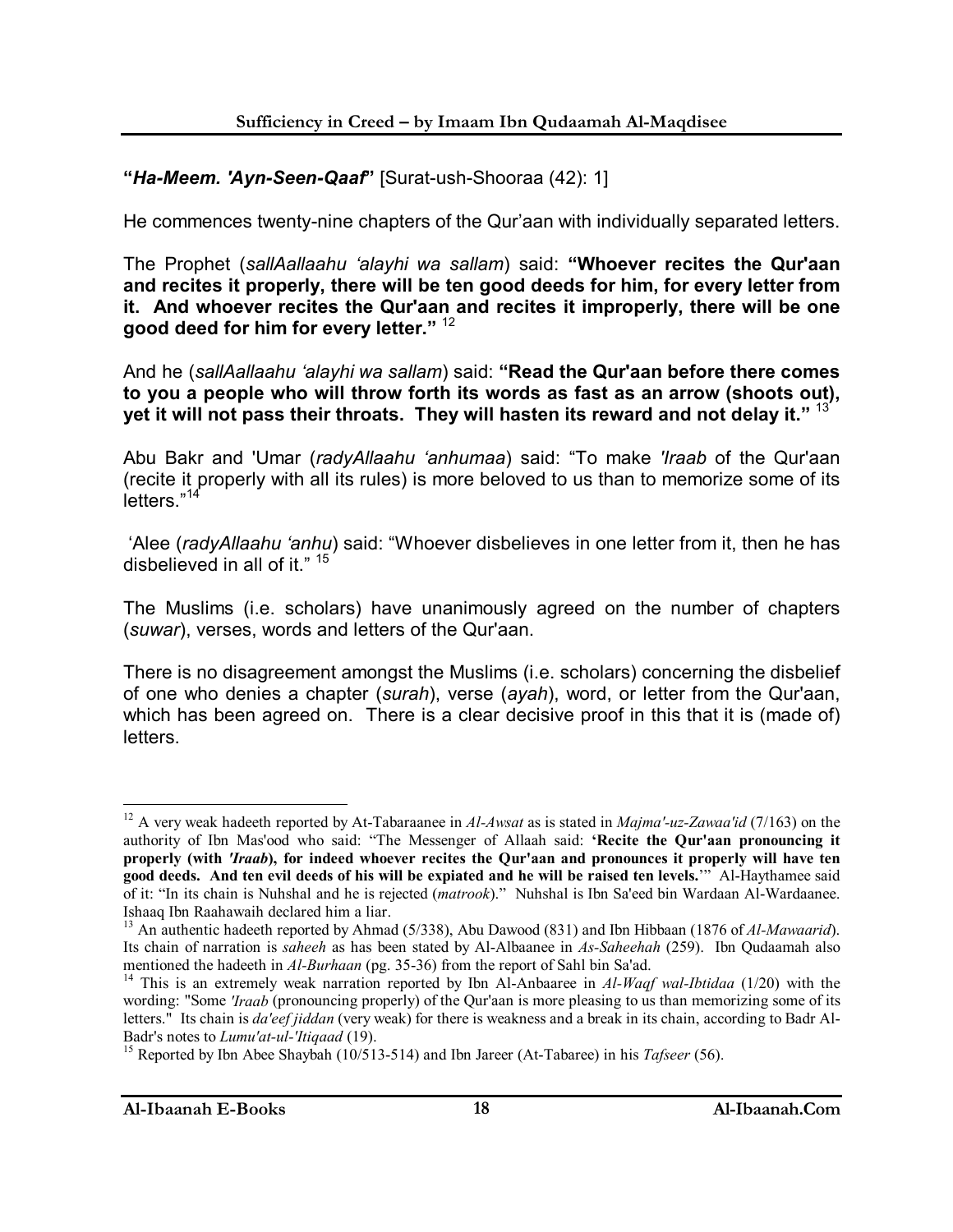### THE BELIEVERS WILL SEE THEIR LORD ON THE DAY OF JUDGEMENT

The believers will see their Lord in the Hereafter with their own eyes and they will visit Him. He will speak to them and they will speak to Him. Allaah says:



**"(Some) Faces on that Day will be shiny and radiant. Looking at their Lord (Allaah)."** [Surah Al-Qiyaamah (75): 22-23]

And He says:



**"Nay! Surely, they (evildoers) will be veiled from seeing their Lord that Day."**  [Surah Al-Mutaffifeen (83): 15]

If Allaah is screened from these people (disbelievers) during a state in which they are in discontentment this indicates that the believers will see Him while being in (the opposite) a state of pleasure. If this were not so, there would be no distinction between the two.

The Prophet (*radyAllaahu 'anhu*) said: **"Indeed, you will see your Lord, just as you see this moon. There is no difficulty in your seeing it."** This is an authentic hadeeth that has been agreed upon. <sup>16</sup>

This statement is a comparison between one manner of seeing with another manner of seeing. It is not a comparison between what is being seen and something else that is being seen, for indeed, Allaah has neither comparisons nor equals.

<sup>16</sup> *Saheeh Al-Bukhaaree*: Book of the Times of Prayer (no. 573) and *Saheeh Muslim*: Book of Masjids and Places of Prayer (no. 633) from the hadeeth of Jareer bin 'Abdillaah.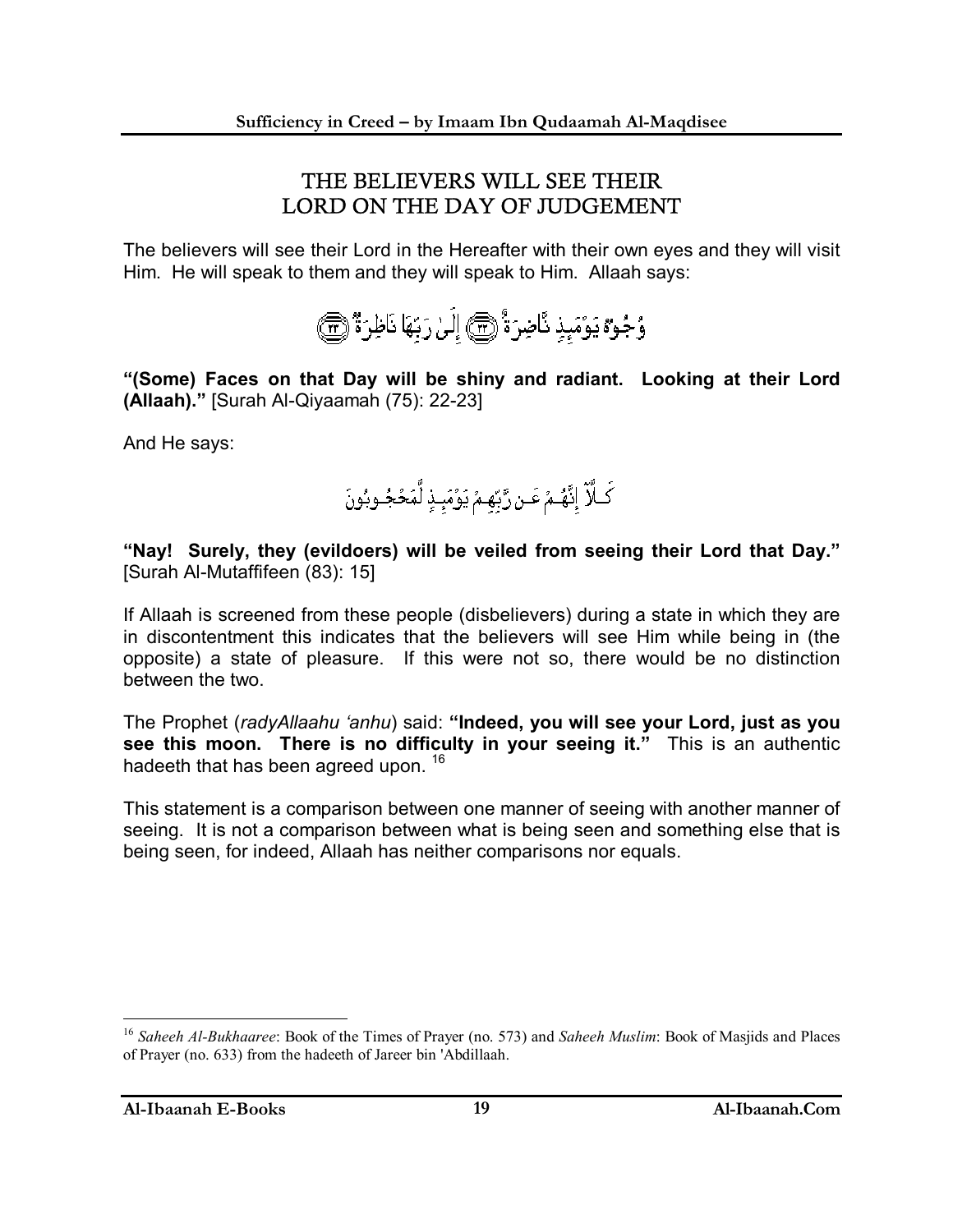## THE DIVINE DECREE AND ORDAINMENT OF ALLAAH

From the Attributes of Allaah, is that He does whatsoever He wants. Nothing comes to pass, except by His desire (*Iraadah*) and nothing escapes His Will (*Mashee'ah*). There is nothing in this world that escapes from His Preordainment (*Taqdeer*) and nothing comes to pass except with His Administration (*Tadbeer*). There is no one that can go around the Preordainment (*Qadar*) that has been recorded for him. Nor can one transgress the limits of what has been decreed for him in the Written Tablet (*Al-Lawhul-Mahfoodh*). He wills all that the creation does. Had He made them infallible, they would not disobey Him, and had He willed that they all obey Him, they would surely obey Him. He created the creation and their actions, and He preordained their provision and lifespans. He guides whom He wills by His wisdom. Allaah says:

**"He cannot be questioned as to what He does, while they will be questioned."**  [Surah Al-Anbiyaa (21): 23]

Allaah says:

إِنَّا كُلَّ شَيْءٍ خَلَقْنَدَهُ بِقَدَرٍ

**"Verily, We have created all things with** *Qadar* **(Divine Preordainment)."** [Surah Al-Qamar (54): 49]

And He says:

**"He has created everything, and so He has assigned its Preordainment."** [Surah Al-Furqaan (25): 2]

And He says:

مَـآ أَصَـابَ مِـن مُّصِيبَـةٍ فِـىٱلْأَرۡضِ وَلَا فِـىٓ أَنفُسِـكُمۡ إِلَّا فِى كِتَـٰبِ مِّن قَبَـٰل أَن ذَّبۡرَ أَهَـآ

**Al-Ibaanah E-Books Al-Ibaanah.Com 20**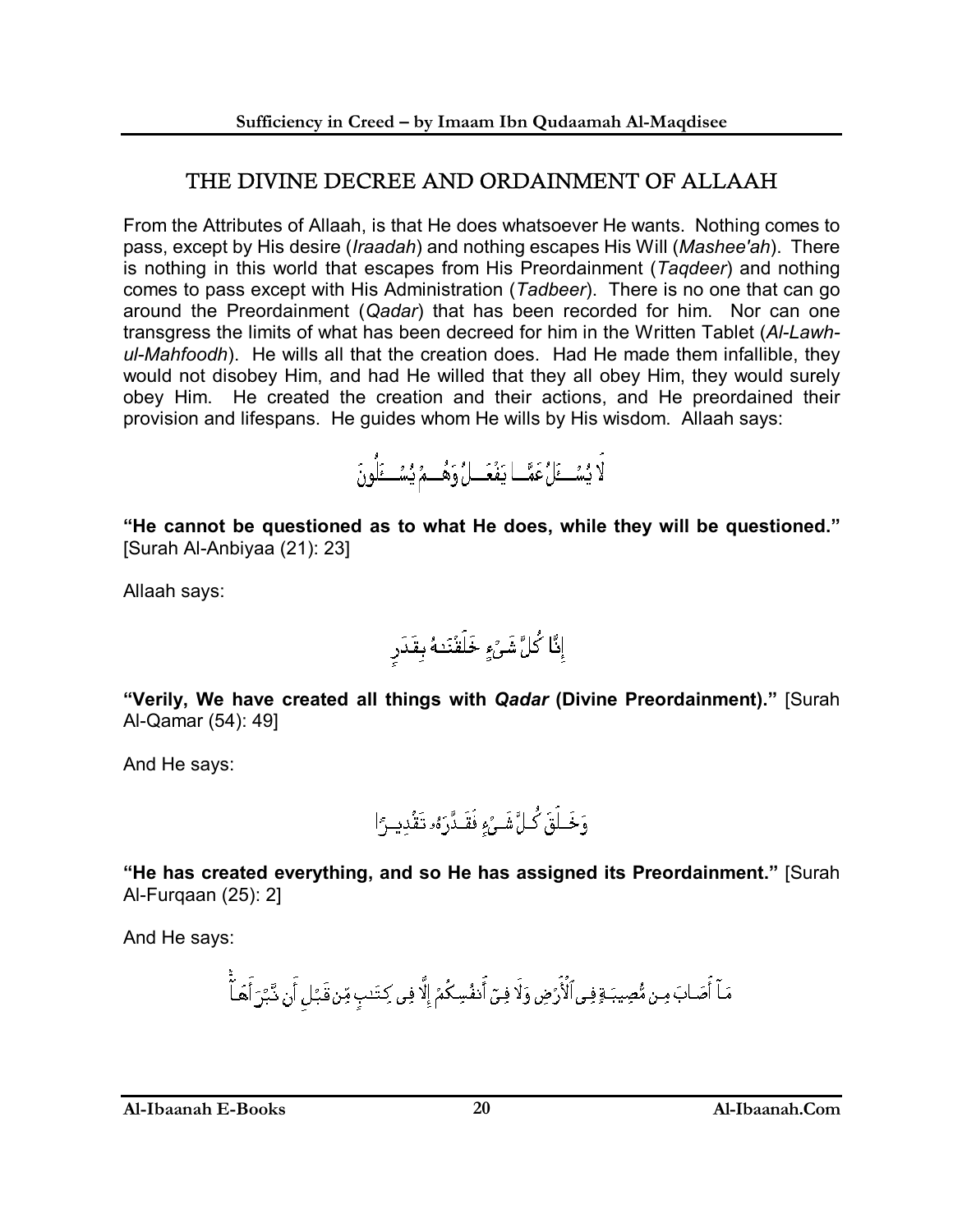**"No calamity befalls on the earth or in yourselves, except that it is (written) in a Book (***Al-Lawh-ul-Mahfoodh***) before We bring it into existence."** [Surah Al-Hadeed (57): 22]

And He says:

فَمَن يُرِدِ ٱللَّهُ أَن يَهْدِيَهُۥ يَشۡرَ حُ صَدۡرَهُۥ لِلۡإِسۡلَـٰمۡۖ وَمَن يُرِدُ أَن يُضِلَّهُۥ يَجْعَلُ صَدُرَهُ ضَيِّقًا حَرَجًا

**"And whoever Allaah wills to guide, he opens his breast (i.e. heart) to Islaam. And whoever He wills to send astray, He makes his breast (i.e. heart) closed and constricted."** [Surah Al-Ana'aam (6): 125]

Ibn 'Umar reported that Jibreel asked the Prophet (*sallAllaahu 'alayhi wa sallam*) what *Eemaan* was, so he responded: **"To believe in Allaah, His Angels, His Books, His Messengers, the Last Day and** *Al-Qadar***, the good of it and the bad of it."** So Jibreel told him: "You have spoken truthfully." Reported by Muslim  $17$ 

And the Prophet (*sallAllaahu 'alayhi wa sallam*) said: **"I believe in** *Al-Qadar***, the good of it and the bad of it, the sweet of it and the bitter of it."** <sup>18</sup>

One of the supplications that the Prophet (*sallAllaahu 'alayhi wa sallam*) taught Al-Hasan bin 'Alee and which he himself used to supplicate with during the *Qunoot* of *Witr*, was: **"And save me from the bad of what You have ordained."** <sup>19</sup>

We do not use the *Qadaa* and the *Qadar* of Allaah as an excuse for us to abandon following His commandments and avoiding His prohibitions. Rather, we are obligated to believe in and know that with Allaah lies the proof (eliminating all excuses) by His revealing of the Books and His sending of the Messengers. Allaah says:

 $\overline{a}$ <sup>17</sup> Saheeh Muslim: Book of Faith (no. 1) and it is also found in the hadeeth of Abu Hurairah in Saheeh Al-*Bukhaaree* (no. 50) and Muslim (no. 5)<br><sup>18</sup> The chain of this hadeeth is weak. It is reported by Al-Haakim in *Ma'arifatu 'Uloom-il-Hadeeth* (31-32) and

from that path of narration, by Al-'Iraaqee in his *Sharh of Al-Ulfiyyah* (pg. 327), from the path of Yazeed Ar-Raqaashee on the authority of Anas bin Maalik.

<sup>&</sup>lt;sup>19</sup> An authentic hadeeth reported by Ahmad (1723), Abu Dawood (1425-1426), At-Tirmidhee (464), An-Nassaa'ee (3/248) and Ibn Maajah (1178) and its chain is *saheeh*. Ahmad Shaakir (*rahimahullaah*) authenticated it in his notes to *Sunan At-Tirmidhee*.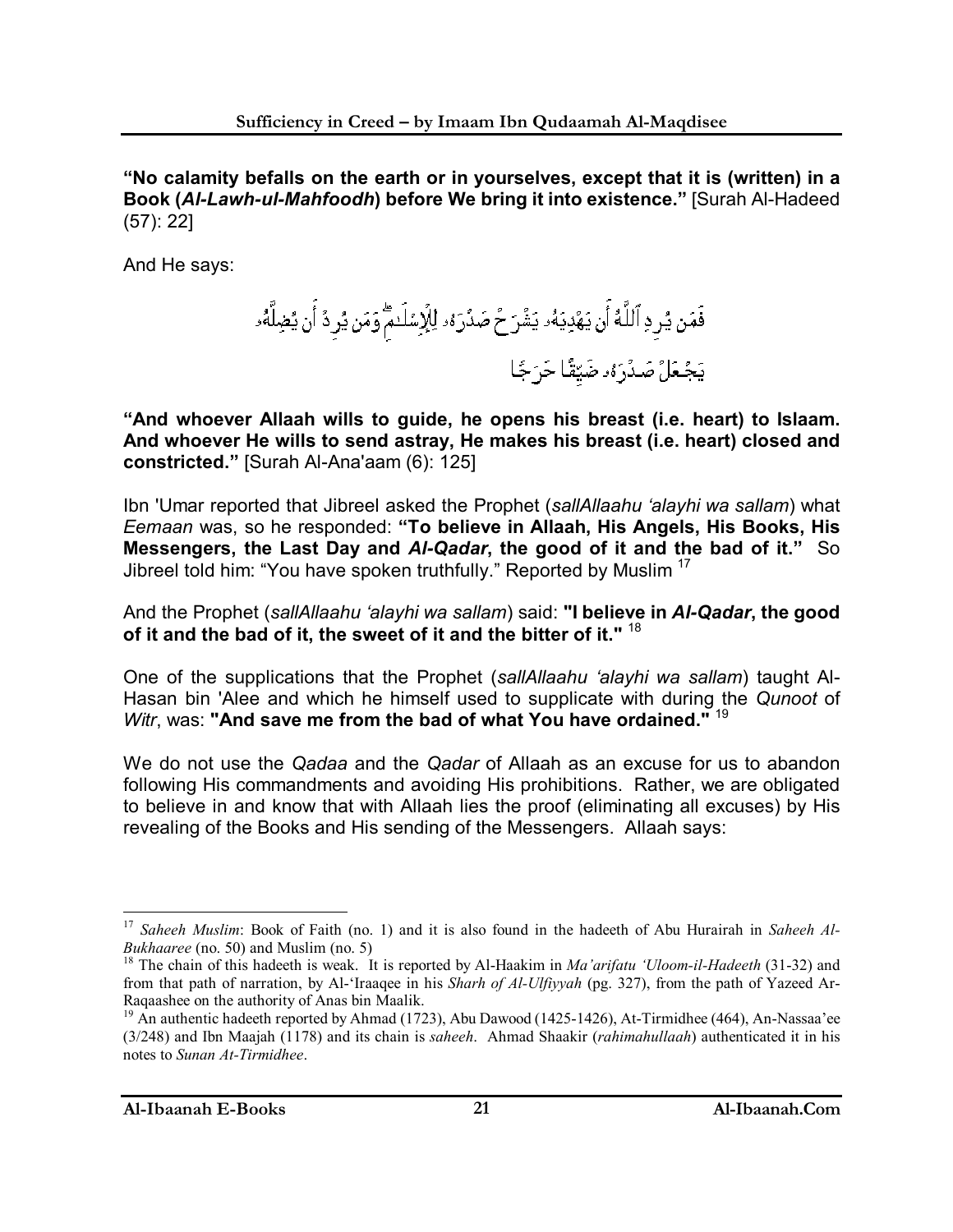لِئَلَّا يَكُونَ لِلنَّاسِ عَلَى ٱللَّهِ حُجَّةٌ بَعَْدَ ٱلرُّسُلَّ

**"In order that mankind shall have no excuse (i.e. proof) against Allaah after the (coming of) Messengers."** [Surah An-Nisaa (4): 165]

We know that Allaah, High and Exalted, did not command or forbid except that which can be acted upon or abandoned. He did not force anyone to commit acts of disobedience nor did He compel anyone to abandon obeying Him. Allaah, the Most High, says:



**"Allaah has not given any soul a responsibility, except that He has given it the ability (to carry out that responsibility)."** [Surat-ul-Baqarah (2): 286]

And Allaah says:



**"So fear Allaah as much as you are able to."** [Surah At-Taghaabun (64): 16]

And Allaah says:

ٱلۡيَوۡمَ تُجۡزَىٰ كُلُّ نَفۡسٍ بِمَا كَسَبَتۡۚ لَا ظُلُمَ ٱلۡيَوۡمَٰ

**"This Day every person will be recompensed for what he earned. There will be no injustice (upon anybody in their judgement) on that Day."** [Surah Ghaafir (40): 17]

This indicates that every servant possesses actions and things he earns – he will be recompensed for his good deeds with reward and for his bad deeds with punishment. This will occur by the Divine Execution (*Al-Qadaa*) and Decree (*Al-Qadar*) of Allaah.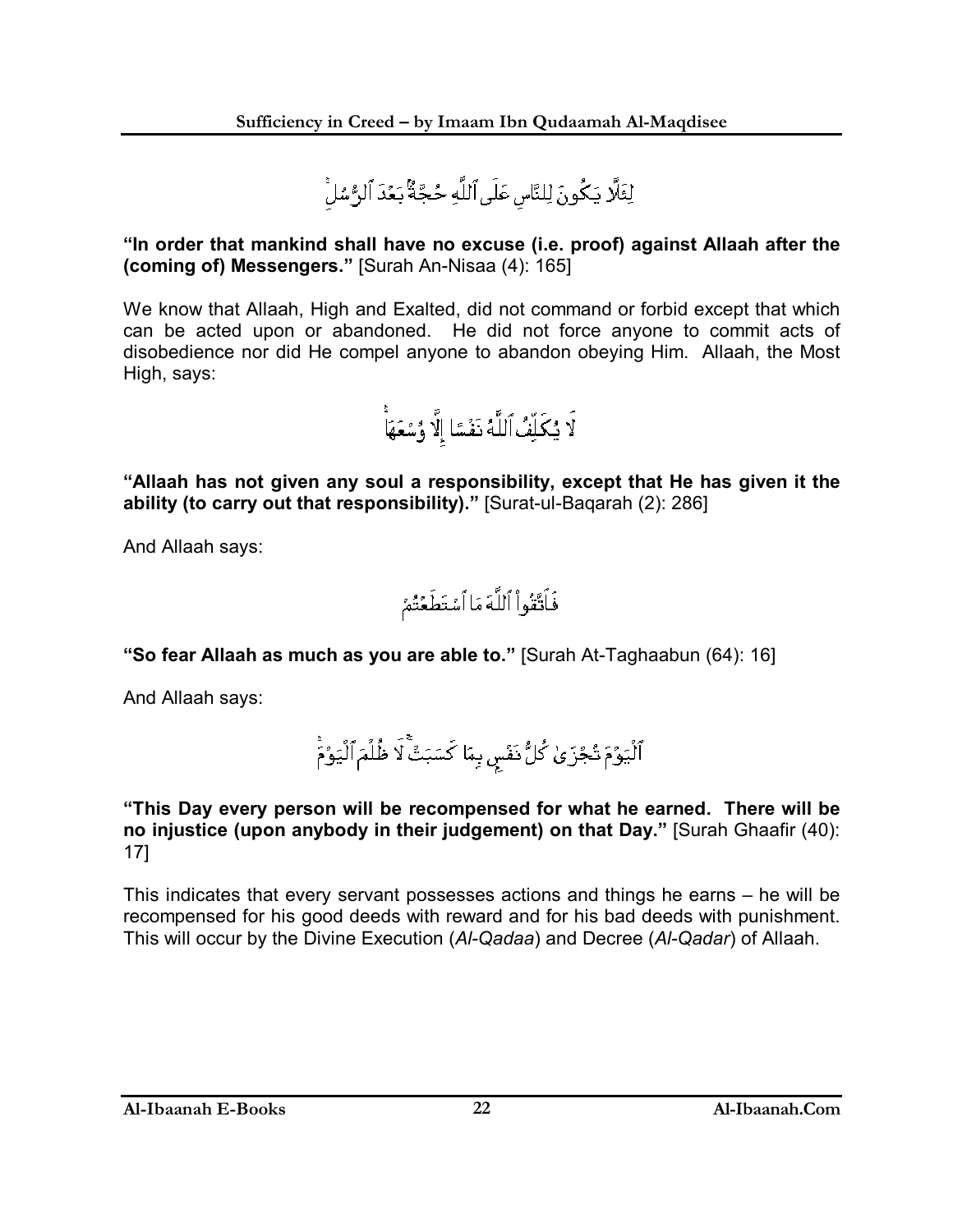## EEMAAN IS SPEECH AND ACTION

*Eemaan* (Faith) is a statement of the tongue, an action of the limbs and a belief of the heart. It increases with obedience and decreases with disobedience.

Allaah says:

وَمَآ أُمِرُوٓاْ إِلَّا لِيَعۡبُدُواْ ٱللَّهَ مُخۡلِصِينَ لَهُ ٱلدِّينَ حُنَفَآءَ وَ يُقِيمُواْ ٱلصَّلَوٰةَ وَيُؤَتُّـواْ ٱلزَّ كَـوٰةً وَذَٰلِكَ دِيـنُ ٱلْقَيّمَةِ ۞

**"And they were commanded not, except that they should worship Allaah alone, making the Religion sincere to Him, and establish the prayer, and give the**  *Zakaah***. And that is the right religion."** [Surah Al-Bayyinah (98): 5]

So He has placed the worship of Allaah, the sincerity of the heart, the establishment of prayer and the giving of *Zakaah*, all as being from the Religion (i.e. *Eemaan*).

The Prophet (*sallAllaahu 'alayhi wa sallam*) said: **"***Eemaan* **consists of more than seventy branches. The highest of them is to testify that** *La ilaaha illa Allaah* **(None has the right to be worshipped except Allaah). And the lowest of them is removing a harmful object from the road."**

So he (*sallAllaahu 'alayhi wa sallam*) placed speech and action as part of *Eemaan*  (Faith). Allaah says:

فَأَمَّا ٱلَّـٰذِينَ ءَامَنُــواْ فَــزَادَتُهُمُ إِيمَـٰنًا

**"As for those who believe, it has increased their** *Eemaan***."** [Surah At-Tawbah (9): 124]

And He says:

هُـوَ ٱلَّـذِيٓ أَنـزَلَ ٱلسَّـكِينَةَ فِـى قُلُـوبِ ٱلْمُـؤۡمِنِينَ لِـيَزُدَادُوٓا۟ إِيمَننَـامَّـعَ إيمَـننِهِمَّ

**"In order that they may grow more in** *Eemaan* **(Faith), along with their (present)**  *Eemaan***."** [Surah Al-Fath (48): 4]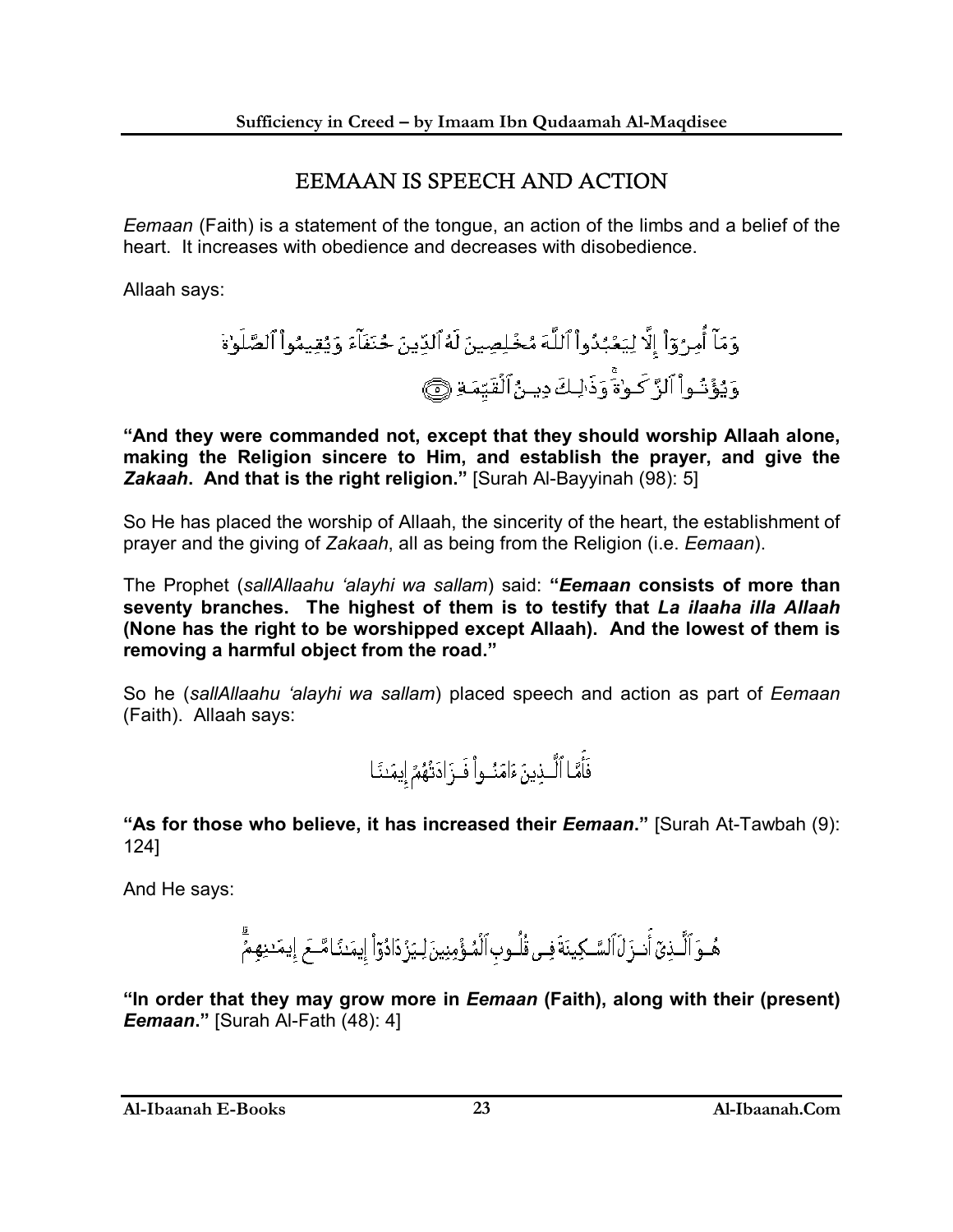The Messenger of Allaah (*sallAllaahu 'alayhi wa sallam*) said: **"Whoever says:** *'Laa Illaaha Illaa Allaah'* **and he has in his heart** *Eemaan***, the weight of a wheat grain, or a mustard's seed or an atom, he will be extracted from the Hellfire."** 

Therefore he (*sallAllaahu 'alayhi wa sallam*) has placed *Eemaan* at different levels.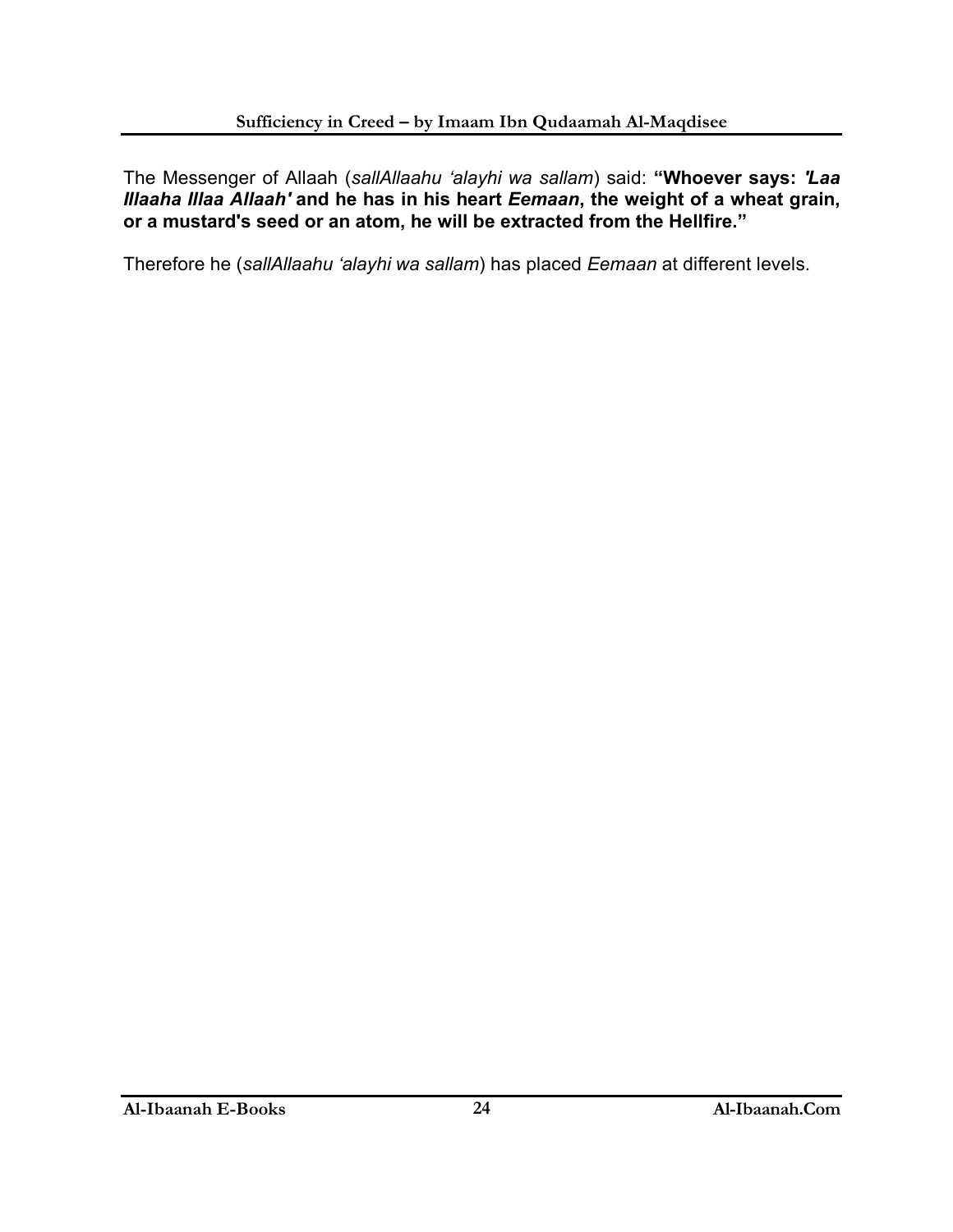## FAITH IN EVERYTHING THAT THE MESSENGER INFORMED OF

We are obligated to have Faith in everything that the Prophet (*sallAllaahu 'alayhi wa sallam*) informed us about and in what has been authentically attributed to him through reports, whether we witnessed it or it was hidden from us. We know that it is a reality and the truth. This is the same with regard to whether we comprehend it or we do not comprehend it. We do not go beyond the outer actuality (i.e. literalness) of its meaning, such as the hadeeth concerning the *Israa* and the *Mi'raaj*. 20 It occurred while the Prophet was awake and not in a dream, for indeed the Quraish denied it and considered it something incredible. And they did not used to deny dreams.

Another example of that, is when the angel of death approached Moosaa in order to take his soul. He (Moosaa) struck him and gouged his eye, so he returned to his Lord who gave him his eye back.

Another example of that: are the signs of the Hour, such as the emergence of the Dajjaal, the descent of 'Eesaa bin Maryam, who will then kill him, the coming out of Ya'jooj and Ma'jooj, the emergence of the Beast, the rising of the sun from the west, and all that is related to this from what has been authentically reported. $21$ 

The punishment and pleasure of the grave are true. The Prophet (*sallAllaahu 'alayhi wa sallam*) would seek refuge from it (the punishment) and he commanded that it be done in every prayer.

The trial of the grave is true. The questioning of Munkar and Nakeer is true. The resurrection after death is true, and that will occur when Israafeel blows on the trumpet.

فَإِذَا هُم مِّنَ ٱلْأَجُدَاثِ إِلَىٰ رَبِّهِمُ يَنسِلُونَ

**"And behold from the graves they will come out quickly to their Lord."** [Surah YaaSeen (36): 51]

Mankind will be gathered on the Day of Judgement, barefoot, naked, uncircumcised, and having nothing with them (i.e. possessions). They will stop at the final place of standing, until our Prophet (*sallAllaahu 'alayhi wa sallam*) intercedes for them and

 $\overline{a}$  $20$  See the hadeeth of Al-Bukhaaree (no. 3207) and Muslim (no. 164) from the report of Anas bin Maalik on the authority of Maalik bin Sa'sah.

<sup>21</sup> Refer to *An-Nihaayah* of Ibn Katheer (*rahimahullaah*) and *Al-Idhaa'ah* of Sideeq Hasan Khaan (*rahimahullaah*) for this.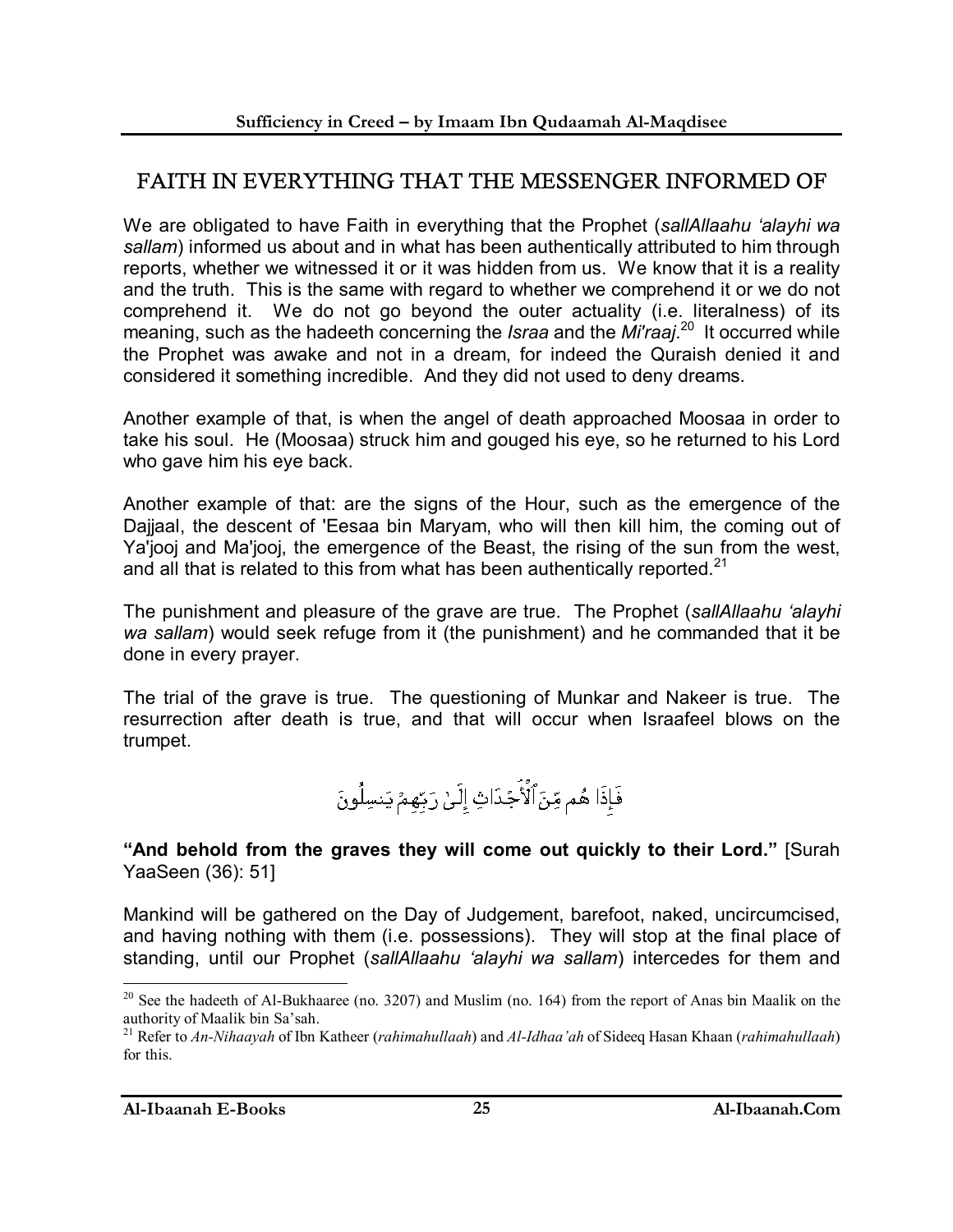Allaah, Blessed and Exalted, reckons with them (i.e. judges them). The Balances will be set up, the records will be distributed and the pages containing the deeds of each individual will be dispersed into the right hands and the left hands.

> فَأَمَّا مَنْ أُوتِيَ كِتَنبَهُۥ بِيَمِينِهِۦ ۞ فَسَوُفَ يُحَاسَبُ حِسَابًا يَسِيرًا ۞ وَيَنقَلِبُ إِلَىٰٓ أَهۡلِهِۦ مَسۡرُورًا ۞ وَأَمَّا مَنۡ أُوتِيَ كِتَـٰبَـهُۥ وَرَآءَ ظَهُرِهِۦ ۞ فَسَوُفَ يَدُعُواْ ثُبُورًا ۞ وَيَصُلَىٰ سَعِيرًا ۞

**"Then as for him who will be given his record in his right hand, he surely, will receive an easy reckoning. And will return back to his family in joy! But whoever is given his record behind his back (or in his left hand), he will invoke (for his) destruction. And he shall enter a blazing Fire and made to taste it's burning flames."** [Surah Al-Inshiqaaq (84): 7-12]

The Balance (*Al-Meezaan*) has two scales and a tongue, with which it will weigh the deeds.

فَمَّـن تَقُلَـتُ مَوَرِيئُــهُءِ فَـ أُوُلَدَّبِكَ هُـمُرُالُمُفُلِحُــونَ ृॊ॒ وَمَ–نُ
$$
-ََـَيِنَ خَسِـرُوَاٌ أَنفُسَـَهُمُ فِــى  
جَـمَنَّمَ خَـِلِدُونَ ृृऱे
$$

**"Then those whose Balances (of good deeds) are heavy, they are the successful. And those whose Balances (of good deeds) are light, they are those who lose their own selves, in Hell will they abide."** [Surah Al-Mu'minoon (23): 102- 103]

Our Prophet Muhammad (*sallAllaahu 'alayhi wa sallam*) will have the Fountain (*Al-Hawd*) on the Day of Judgement. Its water is whiter than milk and sweeter than honey. Its drinking vessels are as numerous as the stars in the sky. Whosoever drinks a serving from it, will never thirst again after that.

The Bridge is true. The righteous ones will cross it and the evil ones will fall from it.

Our Prophet (*sallAllaahu 'alayhi wa sallam*) will intercede for the members of his *ummah* who have entered the Hellfire due to their major sins. Thus they will be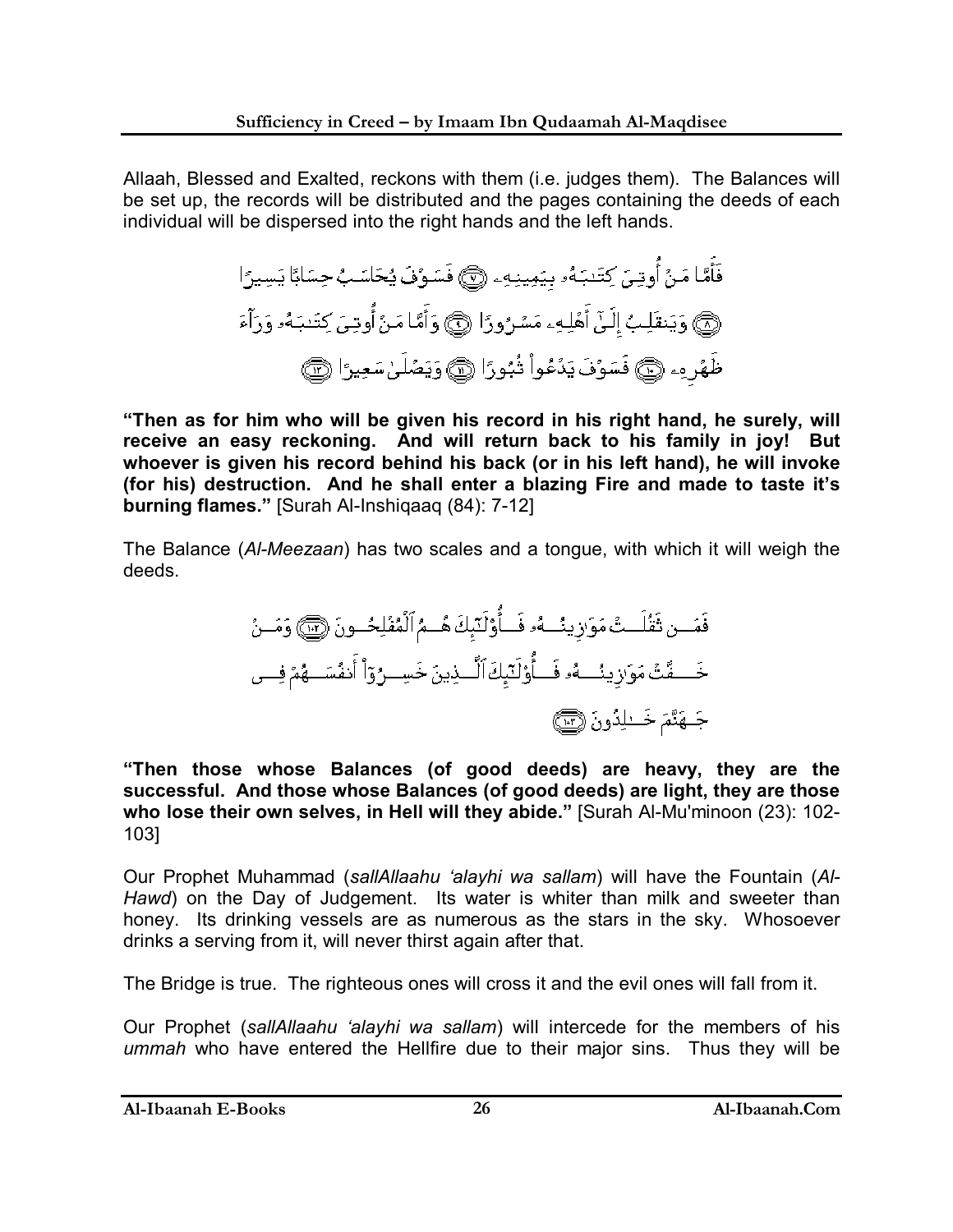extracted from it due to his (*sallAllaahu 'alayhi wa sallam*) interceding (for them), but only after having been set ablaze and burned to ashes and charcoal. Then they will enter Paradise due to his intercession.

There will also be interceding done by the rest of the prophets, believers and angels.

Allaah says:

وَلَا يَشْفَعُونَ إِلَّا لِمَن ٱرْتَضَىٰ وَهُم مِّنَّ خَشَّيَتِهِۦ مُشۡفِقُونَ

**"And they cannot intercede except for him with whom He is pleased. And they stand in awe for fear of Him."** [Surah Al-Anbiyaa (21): 28]

The intercession of the interceders will be of no avail to the disbelievers.

Paradise and the Hellfire are two creations that will not cease to exist. Paradise is the abode of the close friends of Allaah, while the Hellfire is the place of punishment for His enemies. The inhabitants of Paradise will abide therein (i.e. Paradise) forever.

**"Verily, the sinful evildoers will be in the torment of Hell to abide therein forever. (Their torment) will not be lightened for them, and they will be plunged into destruction with deep regrets and sorrows."** [Surah Az-Zukhruf (43): 74-75]

Death will be brought in the form of a sturdy ram and slaughtered between Paradise and Hellfire. Then it will be said: **"O inhabitants of Paradise! Eternity for you and no (more) death! And O inhabitants of Hellfire! Eternity for you and no (more) death!"** <sup>22</sup>

 $\overline{a}$ <sup>22</sup> *Saheeh Al-Bukhaaree*: Book of Commentary of Surah Maryam (no. 4730)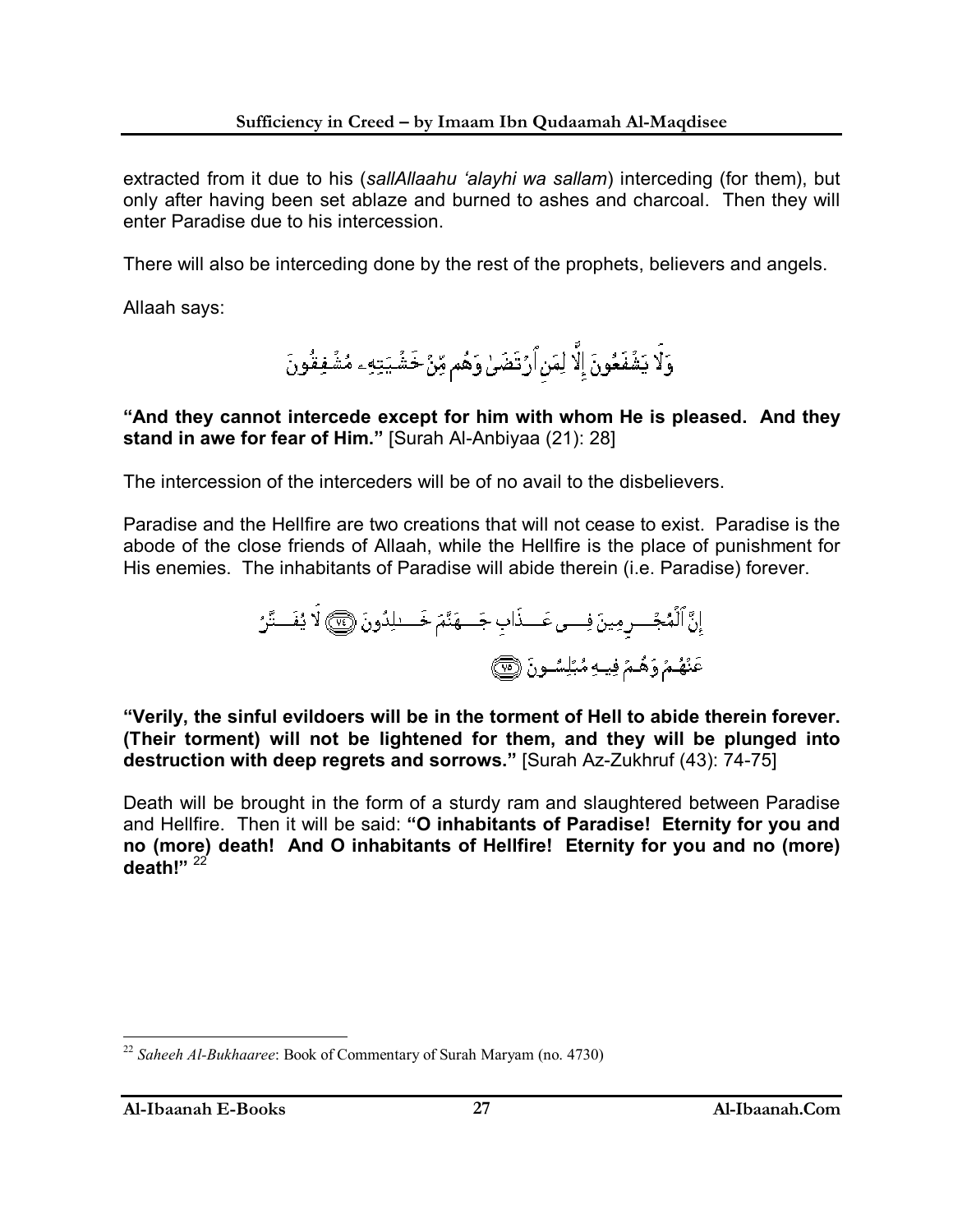# MUHAMMAD, THE SEAL OF THE PROPHETS

Muhammad is the Messenger of Allaah (*sallAllaahu 'alayhi wa sallam*), the seal of the Prophets and the leader of those sent by Allaah. The Eemaan (Faith) of a servant is not valid until he believes in his message and bears witness to his prophethood. Mankind will not be judged on the Day of Judgement except with his (*sallAllaahu 'alayhi wa sallam*) intercession. And no nation will enter Paradise, until his nation has entered it first.

He is the possessor of the banner of praise, the most praiseworthy station (*almaqaam-ul-mahmood*) and the flowing Fountain (*Al-Hawd*). He is the leader (Imaam) of the prophets, their spokesman and the one who holds their intercession. His (*sallAllaahu 'alayhi wa sallam*) nation is the best of nations and his Companions are the best of those who accompanied prophets, may the peace of Allaah be upon them.

The best of the Prophet's ummah was Abu Bakr *As-Siddeeq*, then 'Umar *Al-Faarooq*, then 'Uthmaan *Dhun-Noorain*, and then 'Alee *Al-Murtadaa*. May Allaah be pleased with all of them. This is due to what has been reported on 'Abdullaah bin 'Umar that he said: **"We used to say, while the Prophet** (*sallAllaahu 'alayhi wa sallam*) **was alive: 'The best of this nation, after its Prophet**, **is Abu Bakr, then 'Umar, then 'Uthmaan, then 'Alee.' This would reach the Prophet and he would not oppose it."** <sup>23</sup>

It is authentically reported on 'Alee that he said: **"The best of this nation after its Prophet is Abu Bakr, then 'Umar. And if I wanted to, I would have named the third."** <sup>24</sup>

Abu Ad-Dardaa reported that the Prophet (*sallAllaahu 'alayhi wa sallam*) said: **"The sun does not rise nor does it set upon anyone better, after the prophets and the messengers, than Abu Bakr."** <sup>25</sup>

<sup>&</sup>lt;sup>23</sup> Saheeh Al-Bukhaaree: Book of the Virtues of the Companions (no. 3655). And in another wording found in Al-Bukhaaree (no. 3697), it states: **"During the lifetime of the Prophet, we used to not put anyone equal to Abu Bakr, then (the same was with) 'Umar, then (the same was with) 'Uthmaan. Then we left the (remaining) Companions of the Prophet alone, not distinguishing between any of them."**

<sup>24</sup> An authentic narration reported by Ahmad in his *Musnad* (1/106 & 110) and his son 'Abdullaah in his *Zawaa'id*  (1/10620110 & 127). Ibn Abee 'Aasim also reported it in the book *As-Sunnah* (1201) and Al-Albaanee authenticated it in his checking of *As-Sunnah* (2/570)<br><sup>25</sup> A hadeeth with a weak chain of narration reported by Ahmad in *Fadaa'il-us-Sahaabah* (135), Ibn Abee 'Aasim

in *As-Sunnah* (1224) and Abu Nu'aim (3/325) from the hadeeth of Abu Ad-Dardaa. Refer to the comments on this narration found in the checking of *Fadaa'il-us-Sahaabah* of Imaam Ahmad with the notes of Wasiyullaah bin Muhammad bin 'Abbaas (1/152-153).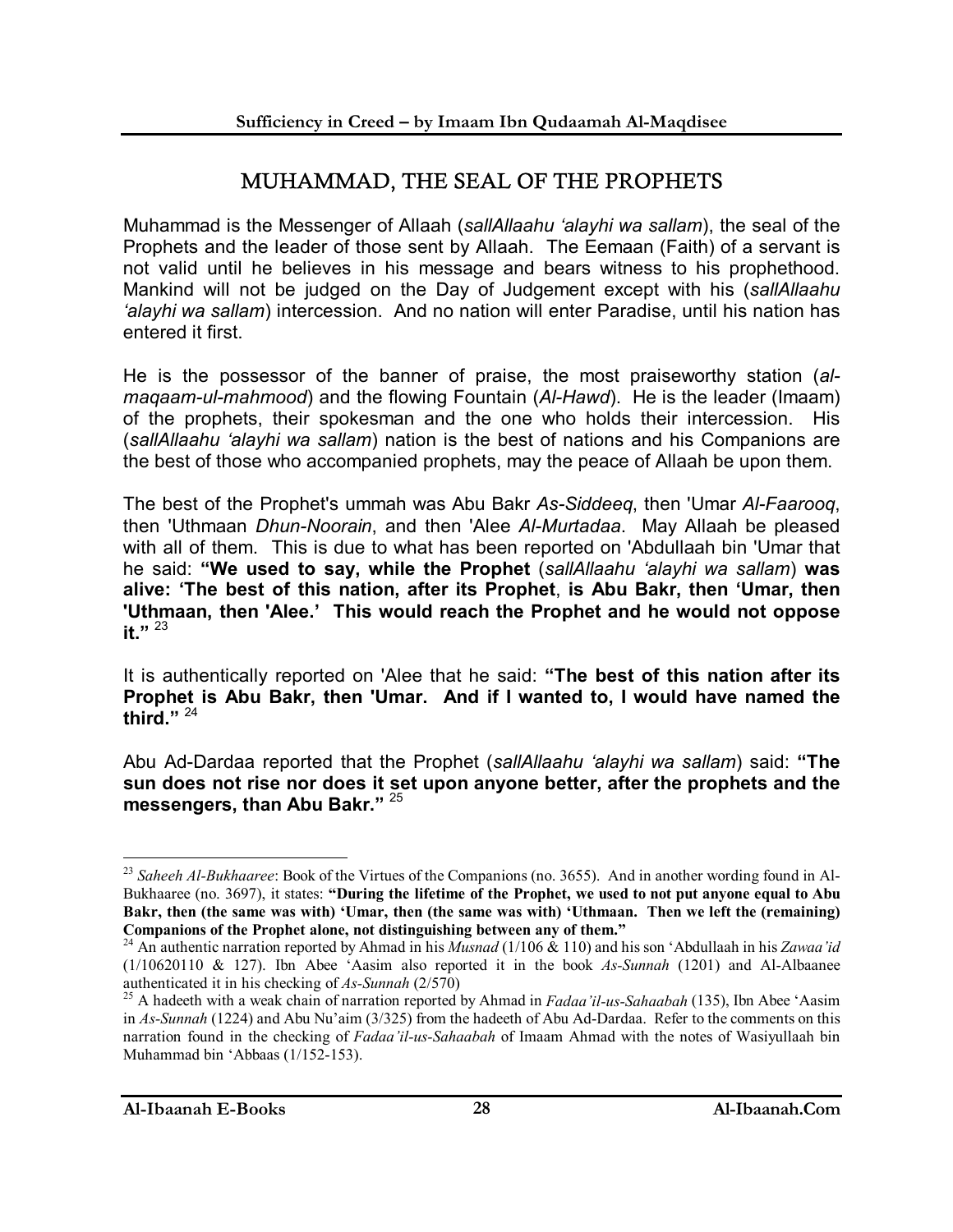He (Abu Bakr) was the most deserving of the *Khilaafah* from all of the creation, after the Prophet (*sallAllaahu 'alayhi wa sallam*), due to his merits, his precedence, and also due to the Prophet's preference of him to lead the prayer over all of his Companions, may Allaah be pleased with them. It is also due to the unity in agreement of the Companions upon his precedence and giving the oath of allegiance to him. And Allaah would not have united them in agreement upon something erroneous.

Then after him was 'Umar, due to his merits and Abu Bakr's empowering it to him.

Then 'Uthmaan due to the preference of him by the members of the governing council.

Then 'Alee due to his merits and the unanimous agreement of the people of his time on it.

These are the rightly guided *Khaleefahs*. They are the ones about whom the Messenger of Allaah (*sallAllaahu 'alayhi wa sallam*) said: **"Stick to my Sunnah and the Sunnah of the rightly-guided** *Khaleefahs* **(who will come) after me. Bite onto it (the Sunnah) with your molar teeth."**

The Prophet (*sallAllaahu 'alayhi wa sallam*) said: **"The** *Khilaafah* **after me will endure for thirty years."** <sup>26</sup> The last part of it occurred with the *Khilaafah* of 'Alee, may Allaah be pleased with him.

We bear witness that the ten (individuals) will be in Paradise, just as the Prophet (*sallAllaahu 'alayhi wa sallam*) bore witness to it, when he said: **"Abu Bakr is in Paradise. 'Umar is in Paradise. 'Uthmaan is in Paradise. 'Alee is in Paradise. Talha is in Paradise. Az-Zubair is in Paradise. Sa'ad is in Paradise. Sa'eed is in Paradise. 'Abd-ur-Rahmaan bin 'Awf is in Paradise. Abu 'Ubaydah Ibn Al-Jarraah is in Paradise."** 

As for everyone else whom the Prophet (*sallAllaahu 'alayhi wa sallam*) has testified will be in Paradise, then we bear witness to that (as well). This is reflected in his statement: **"Al-Hasan and Al-Husayn are the (two) leaders of the youth in** 

<sup>26</sup> An authentic hadeeth reported by Abu Dawood (4646-4647), At-Tirmidhee (2226) who declared it *hasan*, An-Nasaa'ee in *Fadaa'il-us-Sahaabah* (52) and Al-Haakim (3/71 & 145) who authenticated it, and Adh-Dhahabee agreed. Refer to Al-Albaanee's *As-Saheehah* (459) for a tremendous discussion on it as well as a refutation against those who claim it to be *da'eef*.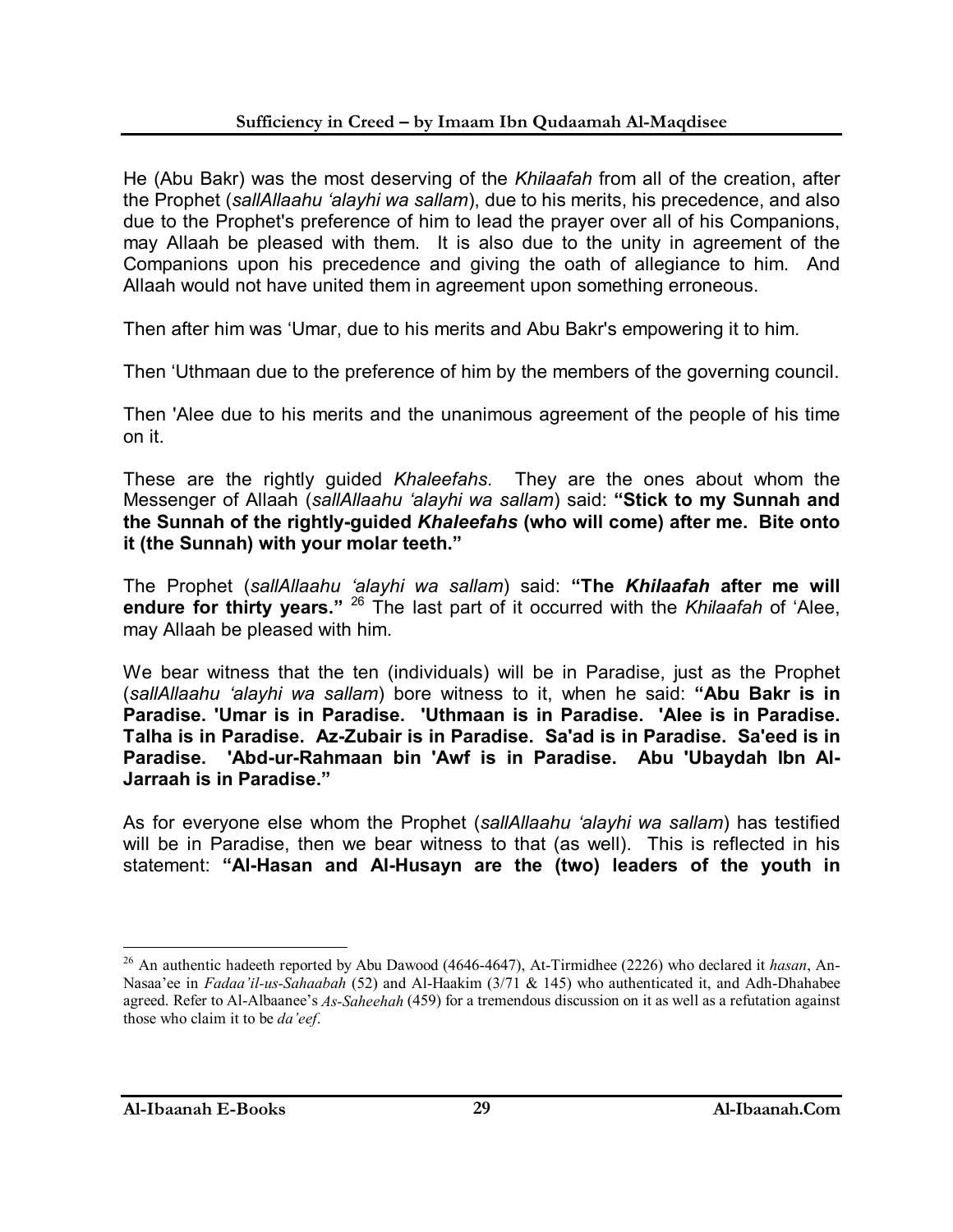**Paradise."**<sup>27</sup> And his statement to Thaabit bin Qays: **"Indeed, he (Thaabit) is from the inhabitants of Paradise."** <sup>28</sup>

We do not ascertain for anyone from the people of the *Qiblah* (i.e. Muslims) that he will be in Paradise or the Hellfire, except for he whom the Messenger (*sallAllaahu 'alayhi wa sallam*) has ascertained it for. However, we wish well for the good-doer and we fear for the evildoer.

We do not declare anyone from the people of our *Qiblah* (Muslims) a disbeliever due to a sin nor do we cast him out of the fold of Islaam based on a deed.

We hold that *Hajj* and *Jihaad* are everlasting along with the obedience to every leader, whether he is righteous or evil. In addition, praying behind them (in congregation) is permissible.

Anas (*radyAllaahu 'anhu*) reported that the Prophet (*sallAllaahu 'alayhi wa sallam*) said: **"Three things are from the essence of** *Eemaan***: Refraining from (harming) anyone who says:** *'Laa Ilaaha Illaa Allaah'***. We do not declare him a disbeliever due to a sin (he may have committed) nor do we cast him out of Islaam due to an action. The** *Jihaad* **is everlasting from the time that Allaah sent me to the time when the last part of my** *ummah* **fights the Dajjaal. Neither the oppression of a tyrant nor the justice of a righteous leader nullifies it. And (the third is) the belief in** *Al-Qadar* **(Divine Preordainment)."** Abu Dawood reported it. <sup>29</sup>

From the Sunnah is: Loyalty to the Sahaabah, love for them, mentioning their good qualities, and asking Allaah to grant them mercy and to forgive them. And (also) refraining from mentioning their bad qualities and what they differed in, believing in their virtues and acknowledging their superiority. Allaah says:

> وَٱلَّــذِينَ جَــــأَمُو مِـــنُ بَعُـــدِهِمْ يَقُولُـــونَ رَبَّنَــا ٱغْفِـــرُ لَنَـــا وَلإخُوَّذِنَـا ٱلَّـذِينَ سَـبَقُونَا بِــٱلْإِيمَـٰنِ وَلَا تَجُــعَلُ فِــى قُلُوبِنَـا غِلَّا لِّلَّــذِينَ ءَامَنُــواْ

<sup>&</sup>lt;sup>27</sup> Al-Albaanee authenticated it in *As-Saheehah* (796), saying: "For the most part, the hadeeth is authentic, without any doubt about it. Rather, it is *mutawaatir* as has been stated by Al-Manaawee."

<sup>&</sup>lt;sup>28</sup> Saheeh Al-Bukhaaree: Book of Virtues (no. 3613) and *Saheeh Muslim*: Book of Faith (no. 119) from the hadeeth of Anas.

<sup>&</sup>lt;sup>29</sup> A weak hadeeth reported by Abu Dawood (2532) and Abu 'Ubayd Al-Qaasim bin Salaam in his book Al-*Eemaan* (pg. 47). Its chain is weak for in it is Yazeed bin Abee Nushba and he is unknown as is stated in *At-Taqreeb*. Al-Mundhiree graded its chain weak in his abridgement to *Sunan Abu Dawood* (3/380) for this reason.]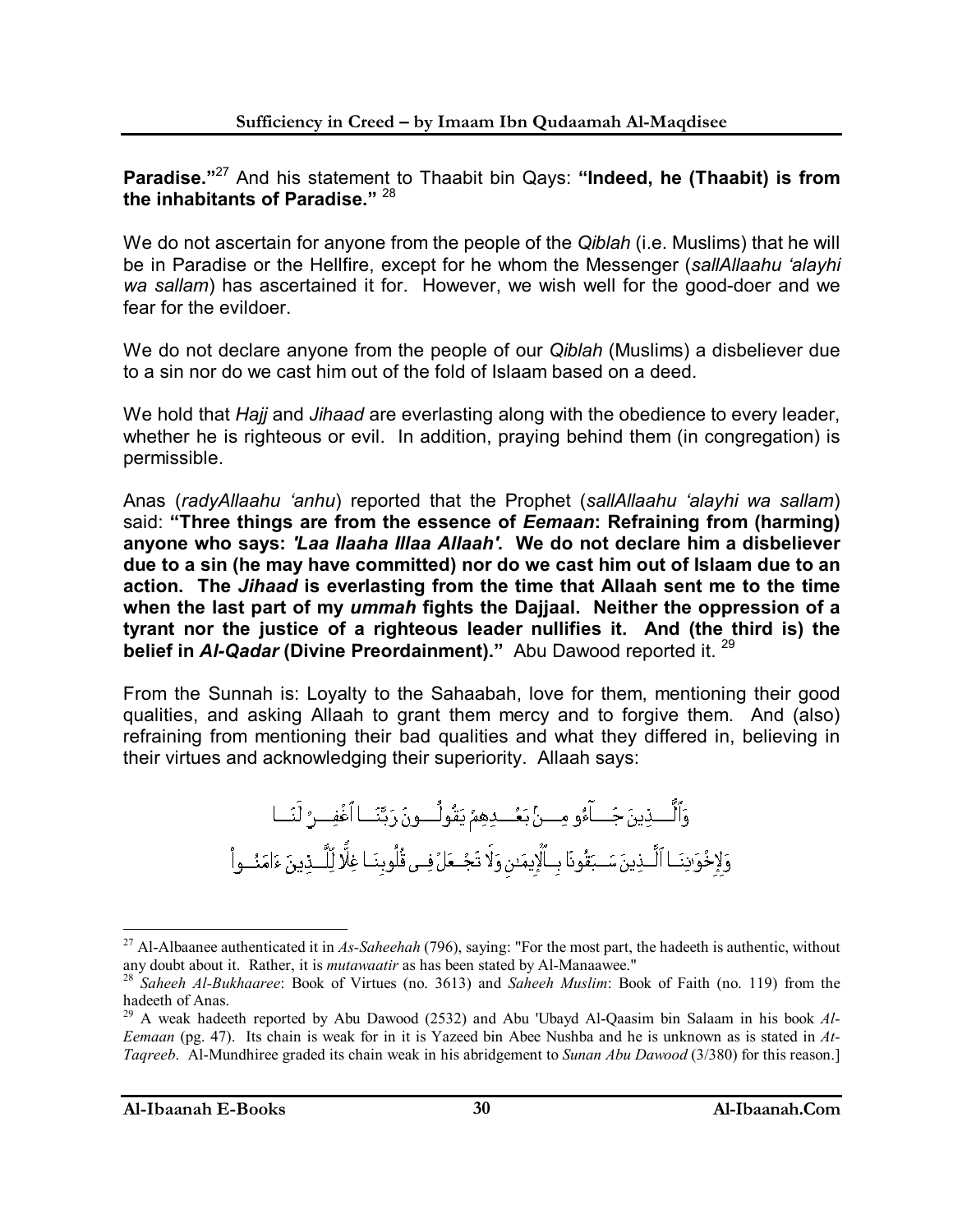**"And those who came after them say: 'Our Lord! Forgive us and our brothers who preceded us in Faith. And put not in our hearts any hatred against those who have believed.'"** [Surah Al-Hashr (59): 10]

And Allaah says:

مُّحَمَّدٌ رَّسُولُٱللَّهِۚ وَٱلَّذِينَ مَعَـهُۥٓ أَشِـدَّآءُ عَلَـىٱلۡكُفَّـار رُحَمَآءُ بَيَّنَهُمَّ

**"Muhammad is the Messenger of Allaah. And those who are with him are severe against the disbelievers, while being merciful among themselves."** [Surah Al-Fath (48): 29]

The Prophet (*sallAllaahu 'alayhi wa sallam*) said: **"Do not revile my Companions, for indeed if one of you were to give in charity, the equivalent of mount Uhud in gold, it would not reach a** *mudd* **(handful) of one of them, nor even half of it."** <sup>30</sup>

From the Sunnah is: Being content with the wives of Allaah's Messenger, the Mothers of the Believers, and the pure ones free from every type of evil. The best of them were Khadeejah Bint Khuwailid and 'Aa'isha Bint As-Siddeeq, whom Allaah absolved from guilt in His Book. She is the wife of the Prophet in this world and the next. Whosoever discards her from what Allaah has absolved her from, has disbelieved in Allaah, the Most Great.

Mu'awiyah is the (maternal) Uncle of the Believers and one of those who wrote down the revelation of Allaah. He was one of the *Khaleefahs* of the Muslims, may Allaah be pleased with him.

From the Sunnah is: Hearing and obeying the Muslim leaders and the *Khaleefahs*  (*Ameer-ul-Mu'mineen*), the righteous from among them as well as the evil. This is so long as they do not command us with disobedience to Allaah, for indeed, there is no obedience to anyone if it involves disobedience to Allaah.

It is obligatory to obey: Whoever is given the *Khilaafah* while the people agree and are pleased with him, as well as (to obey) the one who fought against the people till he became the *Khaleefah* and was proclaimed "*Ameer-ul-Mu'mineen*." Opposing him, revolting against him and sowing the seeds of dissension amongst the Muslims against him is forbidden.

<sup>30</sup> *Saheeh Al-Bukhaaree*: Book of the Virtues of the Companions (no. 3673) and *Saheeh Muslim*: Book of the Virtues of the Companions (no. 2541) from Abu Sa'eed Al-Khudree.